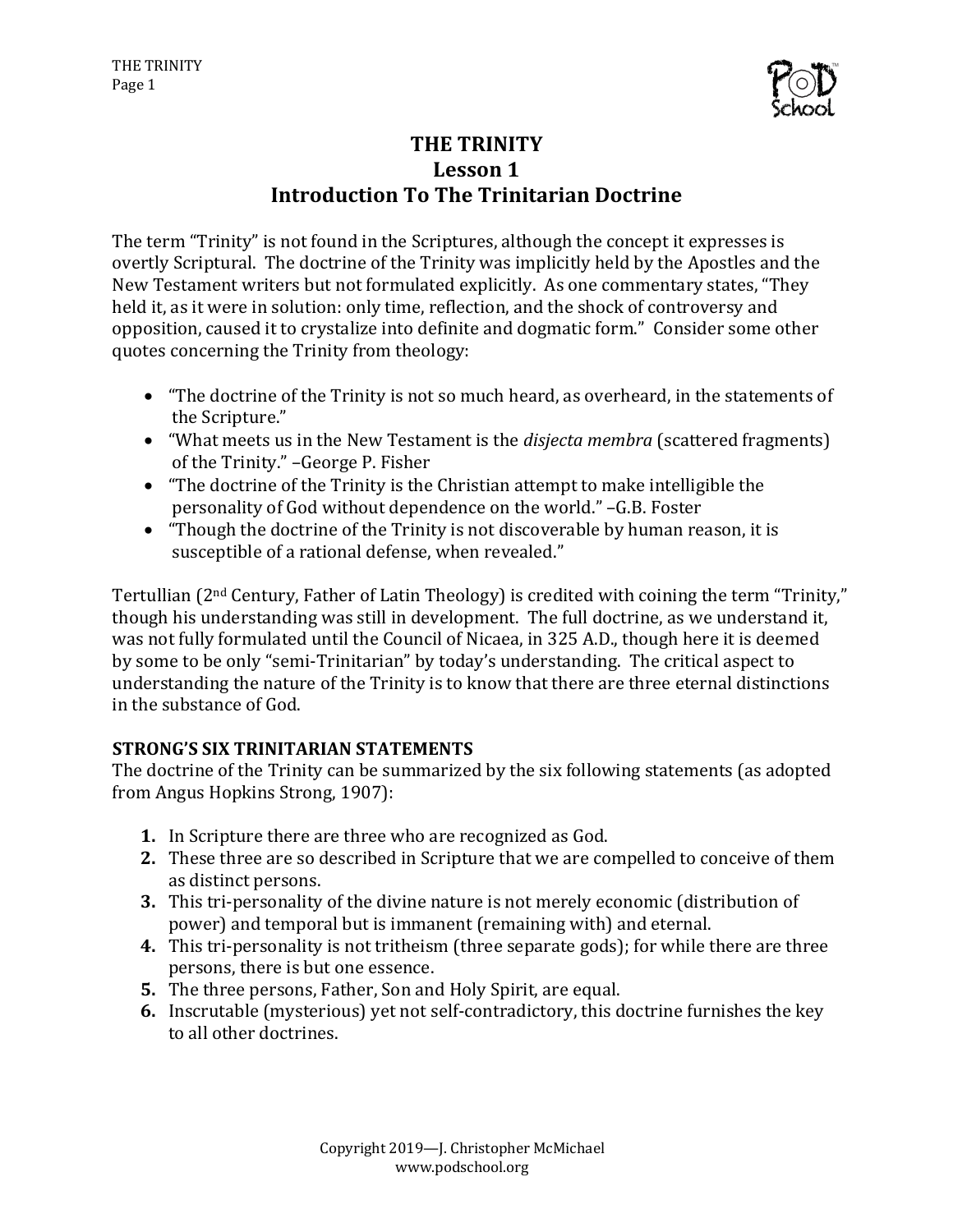

## **SCRIPTURAL BASIS FOR THE TRINITY**

Once the Trinitarian doctrine is understood, it is impossible to *not* see it in the Scriptures. From the very first verse, the Bible alludes to the Trinitarian nature of God.

• In the beginning God (*elohiym*) created the heaven and the earth. **Genesis 1:1**

The very first reference to God and the very first name ascribed to God is *elohiym—The Mighty Ones.* It is a plural form of *God. Elohiym* is used 32 times in the 31 verses of Genesis chapter 1.

• Then God said, "Let us make man in our image, and in our likeness"

**Genesis 1:26 NKJV**

God uses plural pronouns to describe Himself.

• For unto us a child is born, unto us a son is given: ... and his name shall be called Wonderful, Counsellor [the Holy Spirit's job, John's paraklete], The **mighty God**, **The everlasting Father [God the Father], The Prince of Peace If I go as Isaiah 9:6 Isaiah 9:6** 

This famous Messianic prophecy clearly reveals the Trinity over 700 years before Christ was born.

• The Spirit of the Lord (*Adonai*) GOD (*Jehovah*) is upon me; because the LORD  $(Jehoval)$  hath anointed me to preach good tidings unto the meek;  $\ldots$  <sup>2</sup>To **proclaim the acceptable vear of the LORD (***Jehovah***), and the day of vengeance of our God (***Elohiym***); Isaiah 61:1a, 2**

The Lord Jesus read this passage in every synagogue before He preached. This famous passage from Isaiah reveals the Trinity: The Spirit is upon me (Jesus), to proclaim the year of the Lord and the day of God (the Father). The entire Trinity is involved in preaching the Gospel.

# **In The Gospels**

• And <u>Jesus</u>, when he was baptized, went up straightway out of the water: and, lo, **the heavens were opened unto him, and he saw the Spirit of God descending** upon him like a dove, and lighting upon him: <sup>17</sup>And lo a voice from heaven, saying, This is my beloved Son, in whom I am well pleased.

**Matthew 3:16-17**

The Trinity was present at the Lord's baptism. Jesus was in the water. The Holy Spirit was coming upon Him. Then God the Father spoke from heaven.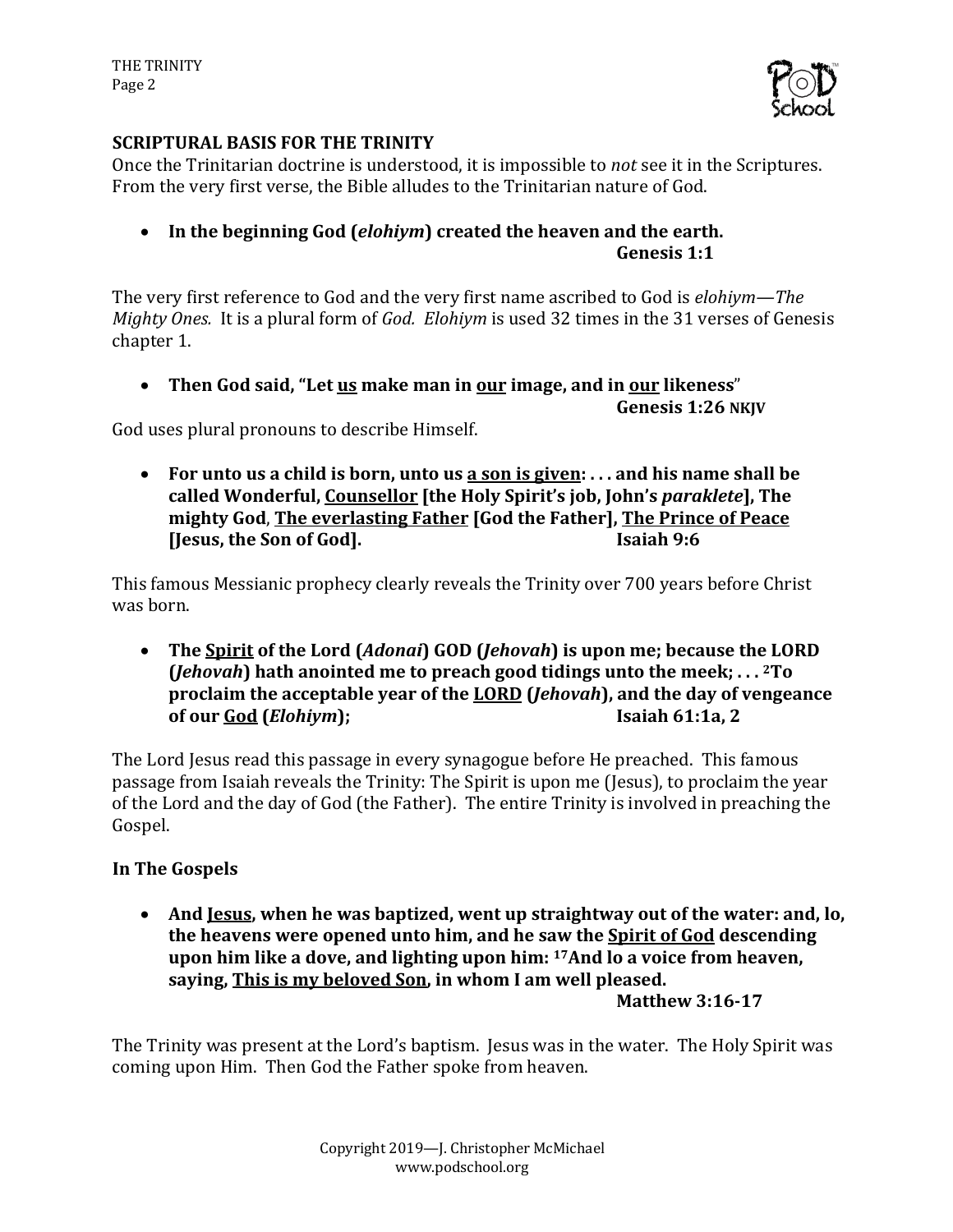

• And I will pray the Father, and he shall give you another Comforter, that he **may abide with you for ever. John 14:16** 

The Promise of the Holy Spirit involved the mobilization of the entire Godhead. Jesus prayed to the Father so that the Father would give the Comforter to the believers.

• But when the Comforter is come, whom I [Jesus] will send unto you from the Father, even the **Spirit of truth**, which proceedeth from the **Father**, he shall **testify** of <u>me</u>: **Comparison John 15:26** 

This verse amazingly affirms the Trinity twice, even mentioning the Holy Spirit three times.

• Howbeit when he, the **Spirit of truth**, is come, he will guide you into all truth: for he shall not speak of himself; but whatsoever he shall hear, that shall he **speak: and he will shew you things to come.** <sup>14</sup>He shall glorify me: for he shall **receive of mine, and shall shew it unto you.** <sup>15</sup>All things that the **Father** hath are mine: therefore said **I**, that he shall take of mine, and shall shew it unto **you. John 16:13-15** 

This famous paracletic passage exalts the Trinity. These three verses reference the Holy Spirit 11 times, Jesus five times, and God the Father once.

### **In Acts And The Epistles**

• **How God anointed Jesus of Nazareth with the Holy Ghost and with power: who**  went about doing good, and healing all that were oppressed of the devil; for **God** was with him. **Compared Acts** 10:38

Jesus of Nazareth was the Trinity in full operation in the earth—the Son anointed with the Spirit by the Father.

• And <u>he</u> that searcheth the hearts (Jesus, see Revelation 2:23) knoweth what is the mind of the Spirit, because he maketh intercession for the saints according to the will of God [the Father]. Romans 8:27

Here, the entire Trinity is at work on behalf of the saints through the act of intercession.

• But as God hath distributed to every man, as the Lord hath called every one, so **let him walk. And so ordain I in all churches. 1** Corinthians 7:17

God distributes, but the Son calls. Paul ordained this command under inspiration of the Holy Spirit.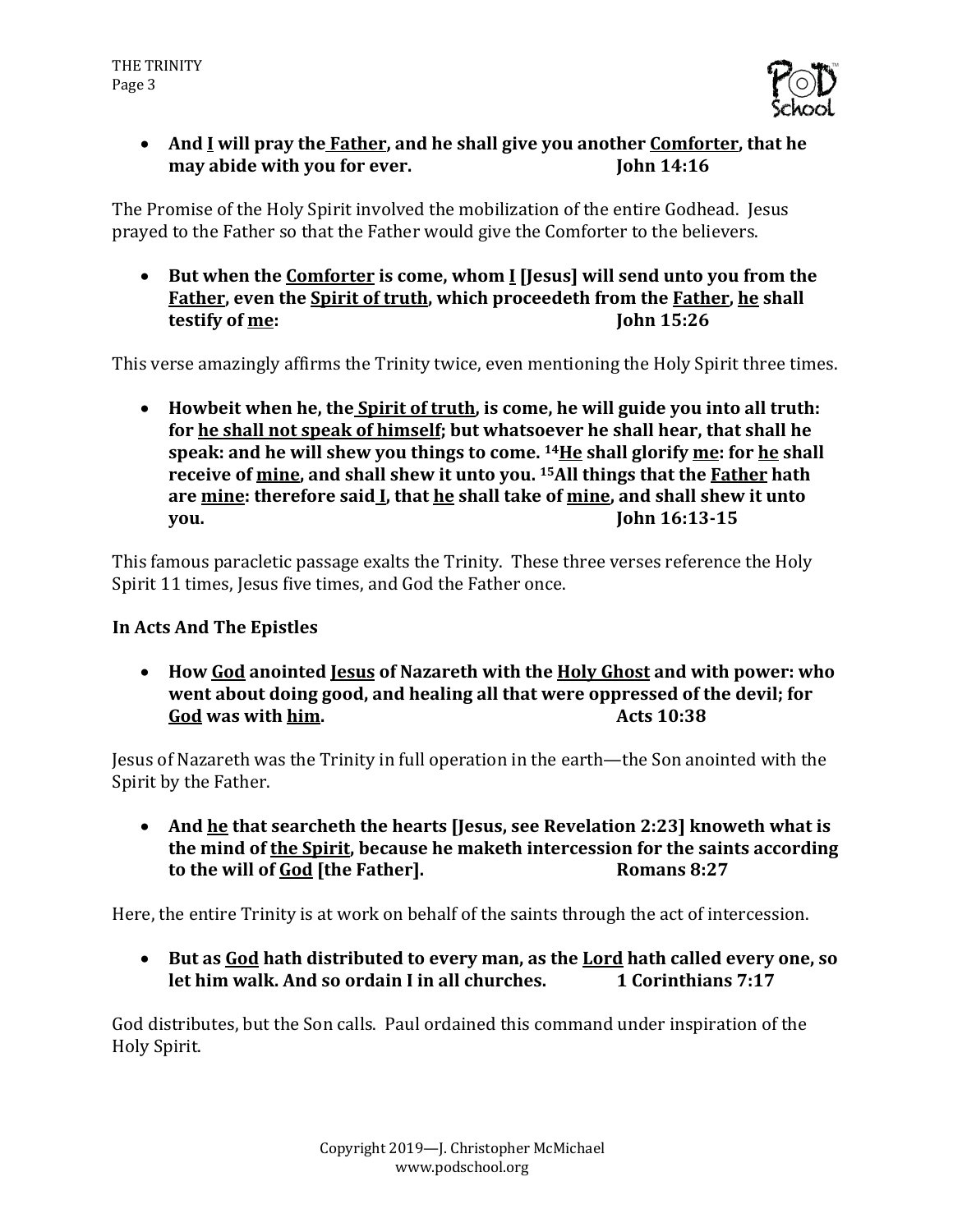

- Now I beseech you, brethren, for the Lord Jesus Christ's sake, and for the love of the Spirit, that ye strive together with me in your prayers to God for me; **Romans 15:30**
- Now there are diversities of gifts, but the same Spirit. <sup>5</sup>And there are differences of administrations, but the same Lord. <sup>6</sup>And there are diversities of **operations, but it is the same God which worketh all in all. 1 Corinthians 12:4-6**

The Trinity is evident in the gracing, administrating, and operating of the New Testament Church. Even in this famous passage about the Gifts of the Spirit, the Trinity is apparent.

• But we are bound to give thanks alway to **God** for you, brethren beloved of the Lord, because God hath from the beginning chosen you to salvation through **sanctification of the Spirit and belief of the truth:** 2 Thessalonians 2:13

The subtle nuances of this verse help us to discern the roles of the Godhead in the affairs of mankind. Prayers are always directed to the Father in the name of Jesus (see **John 14:13-14, 15:16, 16:23-26**). The Father is the planner and designer. Our sanctification is a work of the Holy Spirit. Yet, we are beloved of the Lord Jesus.

• Elect according to the foreknowledge of God the Father, through sanctification of the Spirit, unto obedience and sprinkling of the blood of Jesus Christ: Grace **and peace, be multiplied. 1** Peter 1:2

Each member of the Godhead has a role to play in our lives. God the Father elects us. The Holy Spirit guides our sanctification. Christ's blood sprinkles us. All so we are successful in obeying Jesus our Lord.

As is evident, there is so much to the doctrine of the Trinity that we have yet to even consider or study. May God bless our understanding on this subject!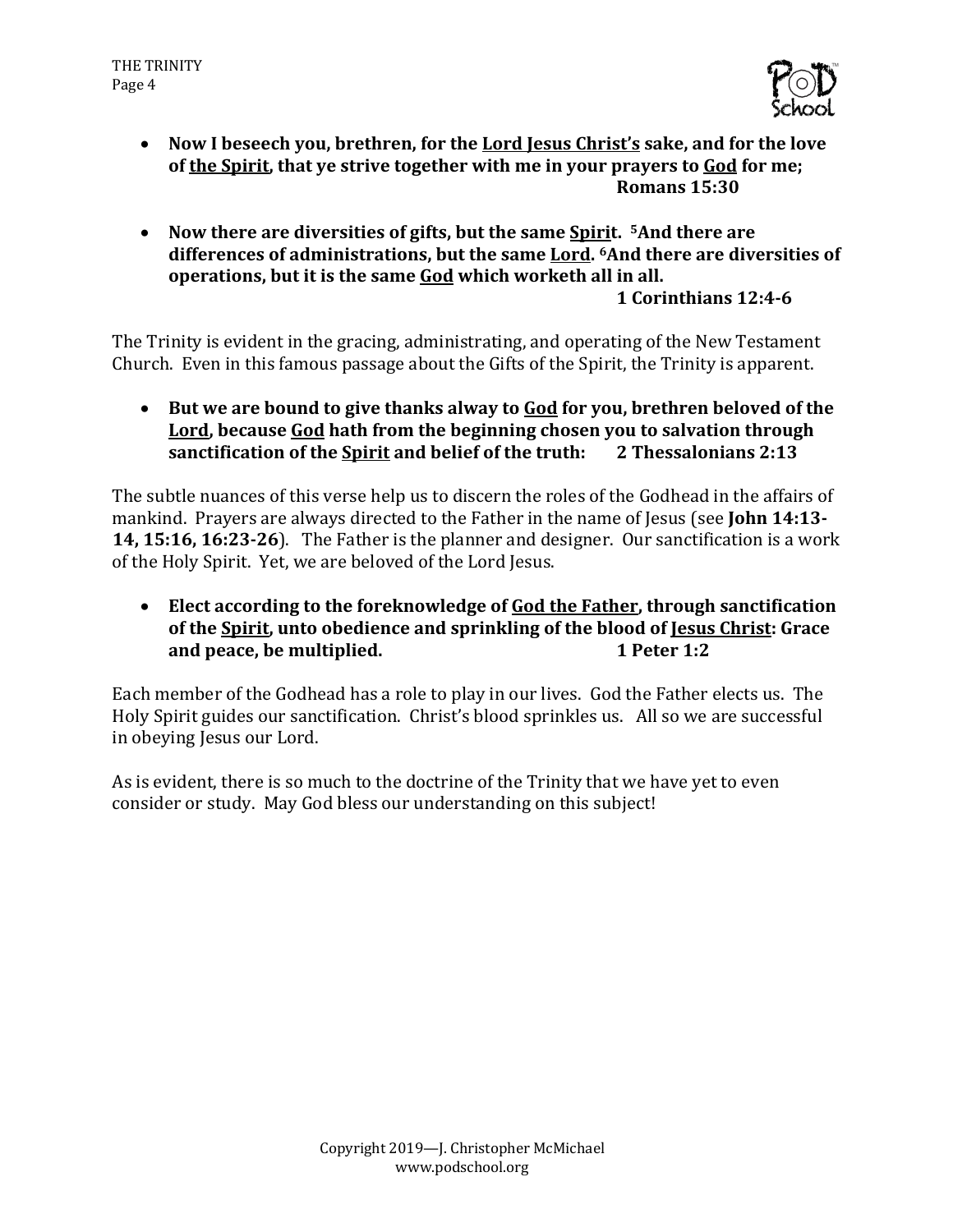

# **THE TRINITY** Lesson 2 **God The Father**

The Trinity has been called the greatest of all divine mysteries and "the center gem of divine revelation." Remember, all persons of the Trinity are coequal and coeternal. As stated in *Foundations of Pentecostal Theology*, "Because it is a mystery, we do not expect to reduce it to logical formulas, any more than we would attempt to transfer the Pacific Ocean into a teacup" (88).

God did not overtly reveal His Trinitarian nature in the Old Testament, probably due to the pervasive threat of polytheism surrounding his people. But as time advanced, God continued to reveal to man more and more of His nature, allowing the nature of the Trinity to appear more clearly. It is with the Incarnation of Christ and the subsequent outpouring of the Holy Spirit at Pentecost that the entirety of the Trinity begins to appear overtly.

### • Hear, O Israel: The LORD (*Jehovah*) our God (*Elohiym*) is one LORD (*Jehovah*). **Deuteronomy 6:4**

This verse reveals unity in plurality. As a reminder, *Elohiym* is plural, meaning "the mighty ones." The one true God, our God, are Mighty Ones. The name *Adonai*, is also plural, the singular being *Adon*, meaning "master or lord." *Adonai* appears over 300 times in the Psalms and books of Prophecy.

#### **THE UNSEEN FATHER**

Recognizing this one prime characteristic will be helpful in understanding the Trinity: no man has ever seen the Father (see Deuteronomy 4:12; Matthew 11:27; Luke 10:22; **John 1:18, 5:27, 6:46; 1 Timothy 6:16; 1 John 4:12, 20**). 

Both the Son and the Holy Spirit have been seen: Jesus in His earthly ministry and in visions and visitations after His ascension, and the Holy Spirit in the burning bush, the cloud by day, the fire by night, in the cloud that filled the Temple, at the River Jordan as a dove, as tongues of fire at Pentecost, etc.

If the Father has never been seen, this also automatically implies that every theophany in the Old Testament was the Lord Jesus pre-incarnate (see *Lesson 3*).

#### **OLD TESTAMENT VERSES DISTINGUISHING THE FATHER**

In terms of the Trinity, it is difficult to distinguish which person of the Godhead is at work in the Old Testament, and this is not a problem, merely an observation. Numerous Old Testament stories readily distinguish between God acting versus His Spirit moving, but finding the distinction between the Father, Son, and Holy Spirit is not as easy before the Gospels as it is during and after them.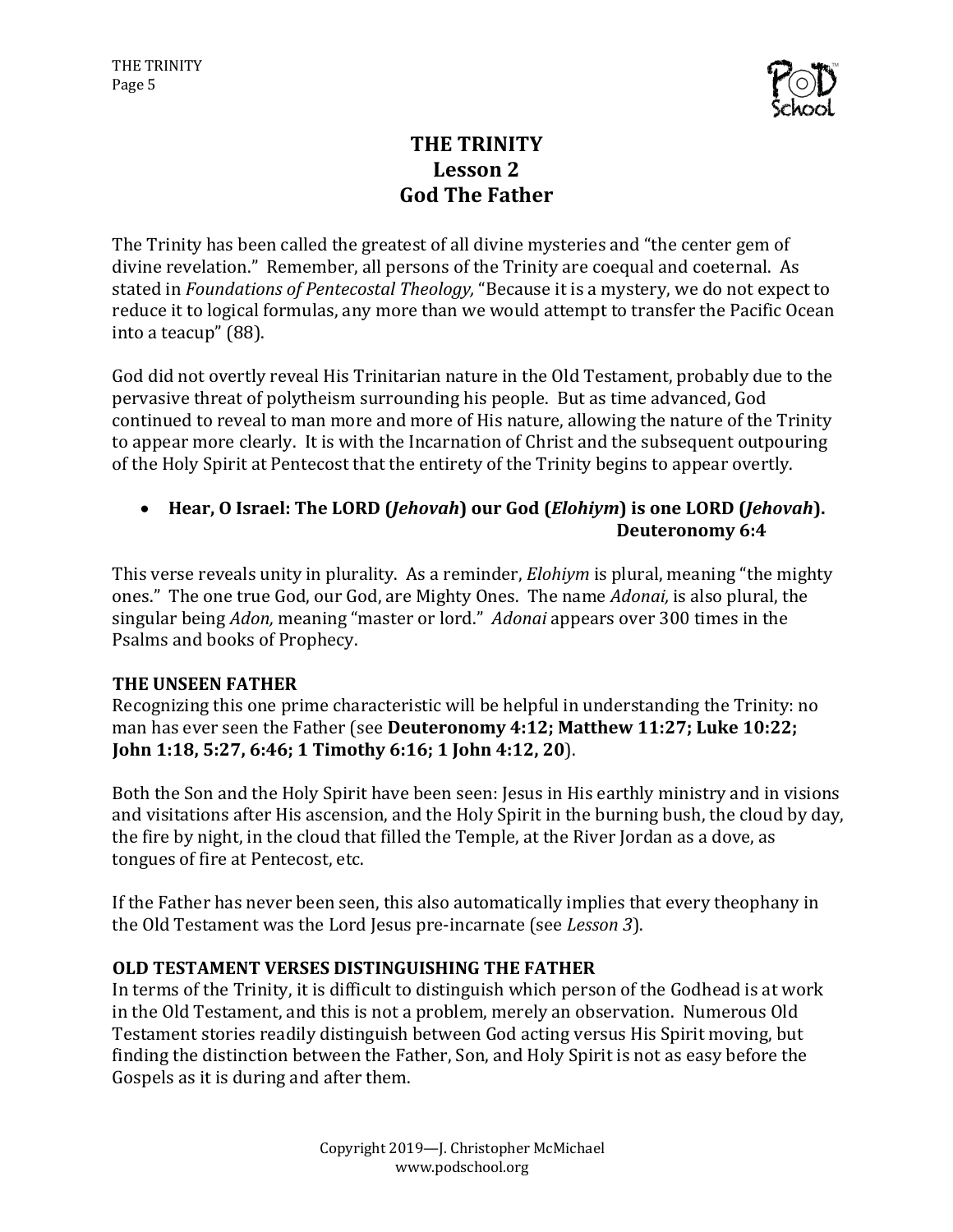

However, there are several Old Testament passages that distinguish between the Father and the Son. These verses are generally prophetic in nature, foretelling the Messianic assignment. They also allude to something called "Economic Subordinationism," that is, the Son's submission to the Father for the purpose of redemption, which will be discussed further in *Lesson 5*.

• I will declare the decree: the LORD hath said unto me, Thou art my Son; this day have I begotten (Greek *monogenes*—single of its kind) thee. **Psalm 2:7**

Viewing this psalm from this side of Calvary reveals that this is the Father speaking to the Son. This is quoted in Acts 13:33.

• The LORD said unto my Lord, Sit thou at my right hand, until I make thine **enemies thy footstool. Psalm 110:1** 

Who is speaking? The Father. Who is being spoken to? The Son. Whose throne is it? The Father's. Whose enemies must be crushed? The Son's.

• For unto us a child is born, unto us a son is given: and the government shall be upon his shoulder; and his name shall be called Wonderful, Counsellor, The mighty God, The everlasting Father, The Prince of Peace.

### **Isaiah 9:6**

**Isaiah 9** clearly established the plurality of the Trinity, but more particularly, it reveals the name and nature of God as "the Father," yet one Son shall be known as all five of these descriptors: Wonderful, Counsellor, Mighty God, Everlasting Father, and Prince of Peace.

• Yet it pleased the LORD to bruise him; he hath put him to grief: when thou shalt make his soul an offering for sin, he shall see his seed, he shall prolong his days, and the pleasure of the LORD shall prosper in his hand. **Isaiah 53:10**

**Isaiah 53:1-9** refers to Jesus Christ 30 times through the pronouns of *he, him,* and *his.* Verse 10 continues to talk about *him*—Jesus, yet it is the LORD that bruised *him* and put *him* to grief. Clearly here the LORD is referring to the Father.

# **THE FATHER REVEALED THROUGH REDEMPTION**

The Father is primarily revealed to us through His relationship to the Son in context of the Incarnation and our redemption. Logically, the role and personage of the Father comes into greater clarity in light of the Son's incarnation. The book of **John** speaks of "the Father" over 120 times (cf. Matthew 44x, Mark 5x, and Luke 20x).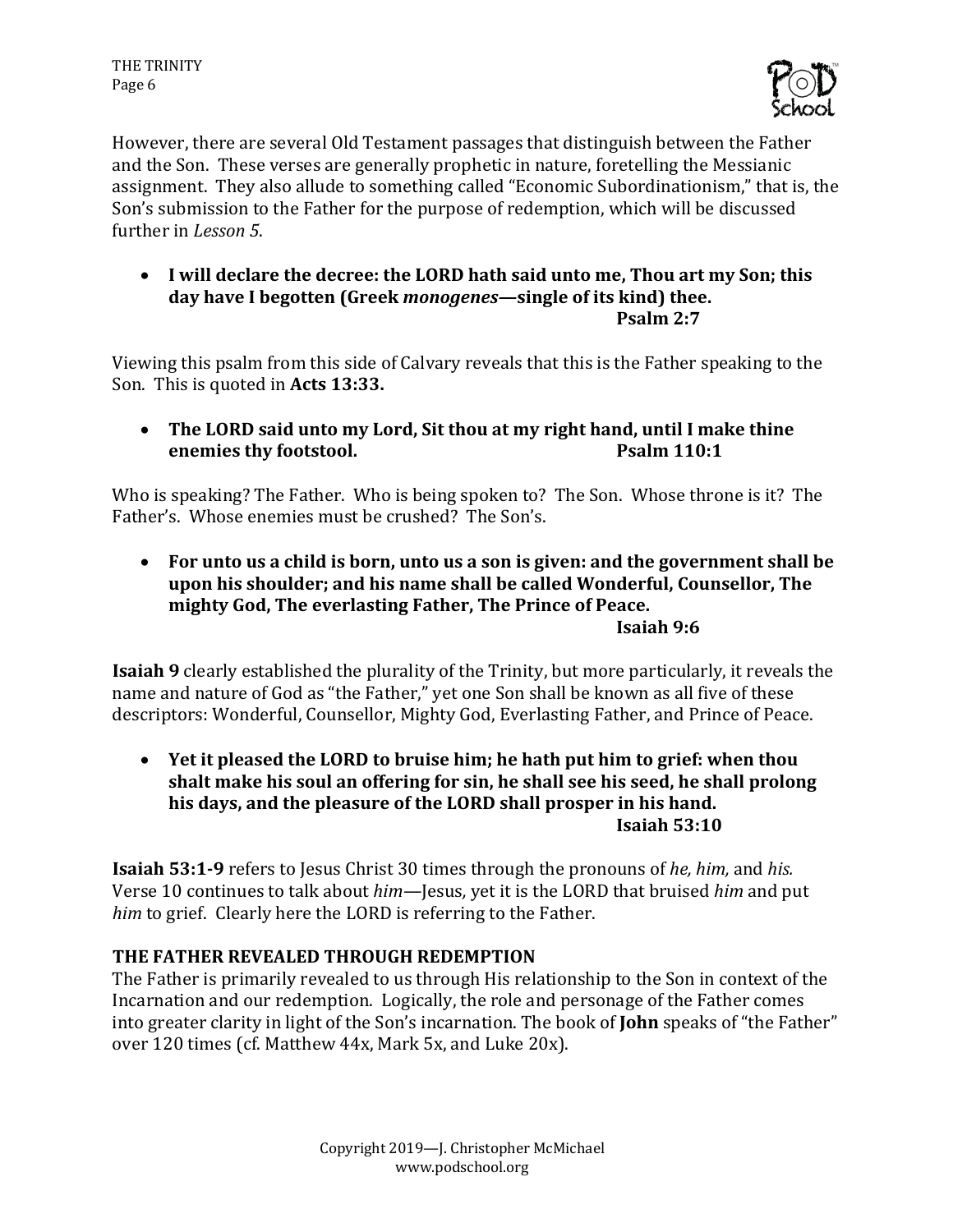

## **The Father Is Recognized As God**

- **John 6:27** is the first use of the term "God the Father." It occurs a total of 13 times in the New Testament.
- But to us there is but one God, the Father . . . (1 Corinthians 8:6).
- We are chosen according to the foreknowledge of God the Father (1 Peter 1:2).

### The Father's Role In The Atonement—He Is The Sender

- The Father sent Jesus (John 3:16, 6:57, 8:16, 12:49, 14:24).
- The Father sent the Holy Ghost (Luke 11:13, 24:49; John 14:16, 26; 15:26; **Acts 1:4; 2:17, 33**).

## **OTHER ATTRIBUTES OF THE FATHER**

- The Father is worshipped (**John 4:21-23**).
- The Father has committed all judgment to the Son (**John 5:22**).
- He is called the Father of Lights (James 1:17).
- He is called the Father of spirits (**Hebrews 12:9**).

## **ALL THINGS ARE OF THE FATHER**

- Of Him, through Him, and to Him are all things (**Romans 11:36**).
- All things exist *for* the Father. This verse contrasts "for the Father" with the Lord Jesus Christ, "by whom are all things" (1 Corinthians 8:6; Colossians 1:16-17).
- We are called according to the Father's purpose (**Romans 8:28**).

# **THE FATHER KNOWS ALL THINGS**

- Only the Father knows the day of Christ's return (Matthew 24:36).
- Even Jesus doesn't know the day or hour of His own return (Mark 13:32).
- We've been chosen by the foreknowledge of the Father (1 Peter 1:2).

# **THE FATHER WILLS ALL THINGS**

- Jesus was about His Father's business (Luke 2:49).
- God reveals truths unto babes as it seems good to Him (Luke 10:21).
- Jesus sought the will of His Father (**John 5:30**).
- The Father willed that Jesus should lose no one (**John 6:39**).
- The Father has planned the times and the seasons in His own power (Acts 1:7).
- Jesus was delivered up by the determined plan and foreknowledge of the Father (**Acts 2:23**).
- We have been predestinated by the will of the Father to be conformed to the image of His Son (**Romans 8:29**).
- Jesus came to obey the will of His Father (Hebrews 10:7).

# **THE FATHER FORGIVES**

- We must practice forgiveness for the Father to forgive us (Mark 11:25-26).
- Jesus prayed, "Father forgive them; for they know not what they do" (Luke **23:34**).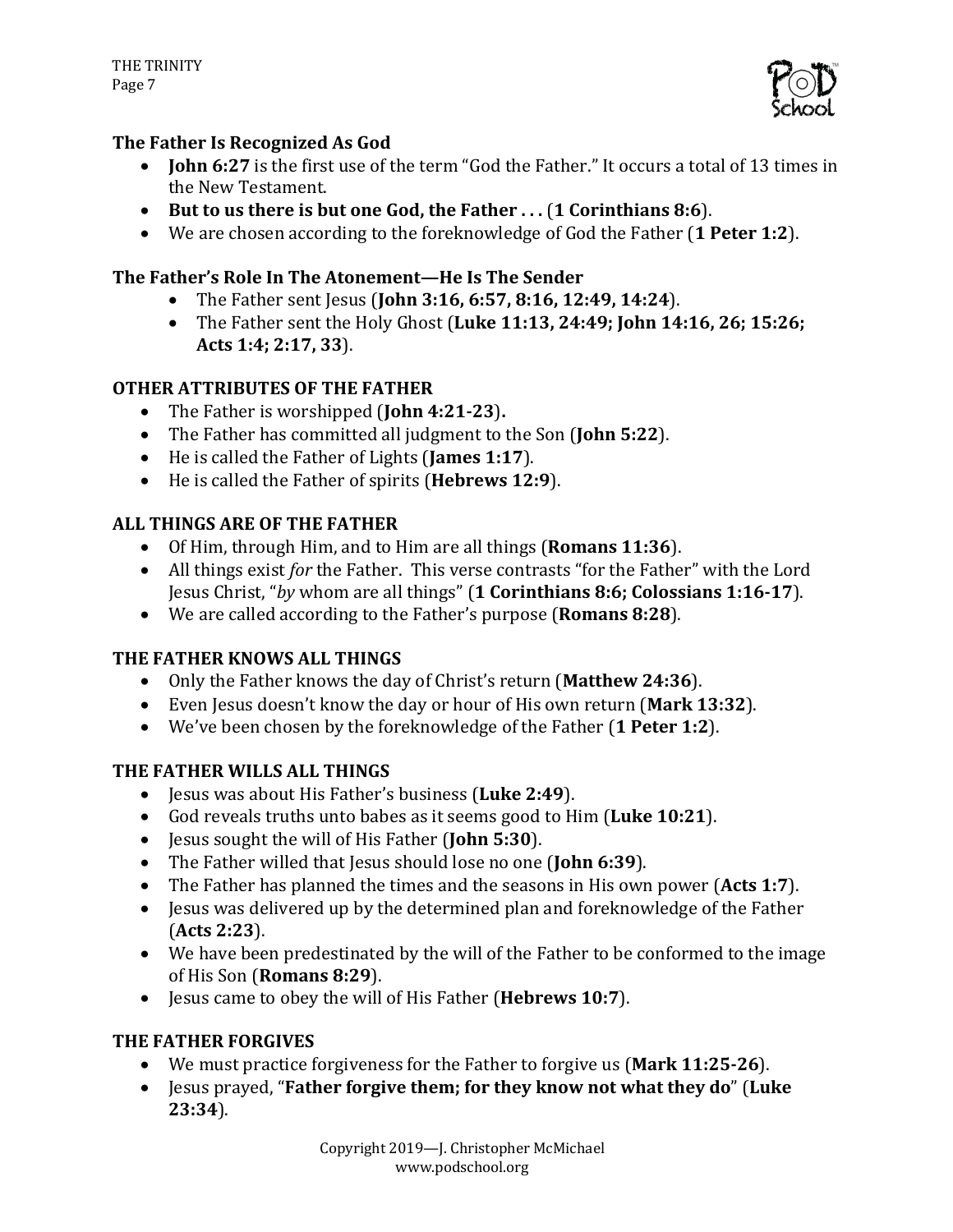

• God forgives for Christ sake (**Ephesians 4:32**).

#### **MORE TRINITY SCRIPTURES**

- And the LORD God *(Elohiym)* said, Behold, the man is become as one of us, to **know good and evil: Genesis 3:22**
- Go to, let us go down, and there confound their language, that they may not **understand one another's speech. Genesis 11:7**
- Also I hear the voice of the Lord (*Adonai*), saying, Whom shall I send, and who **will go for us? Then said I, Here am I; send me. Isaiah 6:8**
- Take heed therefore unto yourselves, and to all the flock, over which the **Holy** Ghost hath made you overseers, to feed the church of God, which he hath **purchased with his own blood.** Acts 20:28
- Go ve therefore, and teach all nations, baptizing them in the name of the **Father, and of the Son, and of the Holy Ghost:** Matthew 28:19
- The grace of the Lord Jesus Christ, and the love of God, and the communion of **the Holy Ghost, be with you all. Amen.** 2 Corinthians 13:14
- There is one body, and <u>one Spirit</u>, even as ye are called in one hope of your calling; <sup>5</sup>One Lord, one faith, one baptism, <sup>6</sup>One God and Father of all, who is **above all, and through all, and in you all.** Ephesians 4:4-6
- And be not drunk with wine, wherein is excess; but be filled with the **Spirit**; <sup>19</sup> Speaking to vourselves in psalms and hymns and spiritual songs, singing and making melody in your heart to the Lord; <sup>20</sup>Giving thanks always for all things **unto God and the Father of our Lord Jesus Christ;** Ephesians 5:18-20
- But ye, beloved, building up yourselves on your most holy faith, praying in the Holy Ghost, <sup>21</sup>Keep yourselves in the love of God, looking for the mercy of our Lord Jesus Christ unto eternal life. **In the ULC 100-21**

May God continue to grant us wisdom and understanding as we seek to know Him and His divine nature!!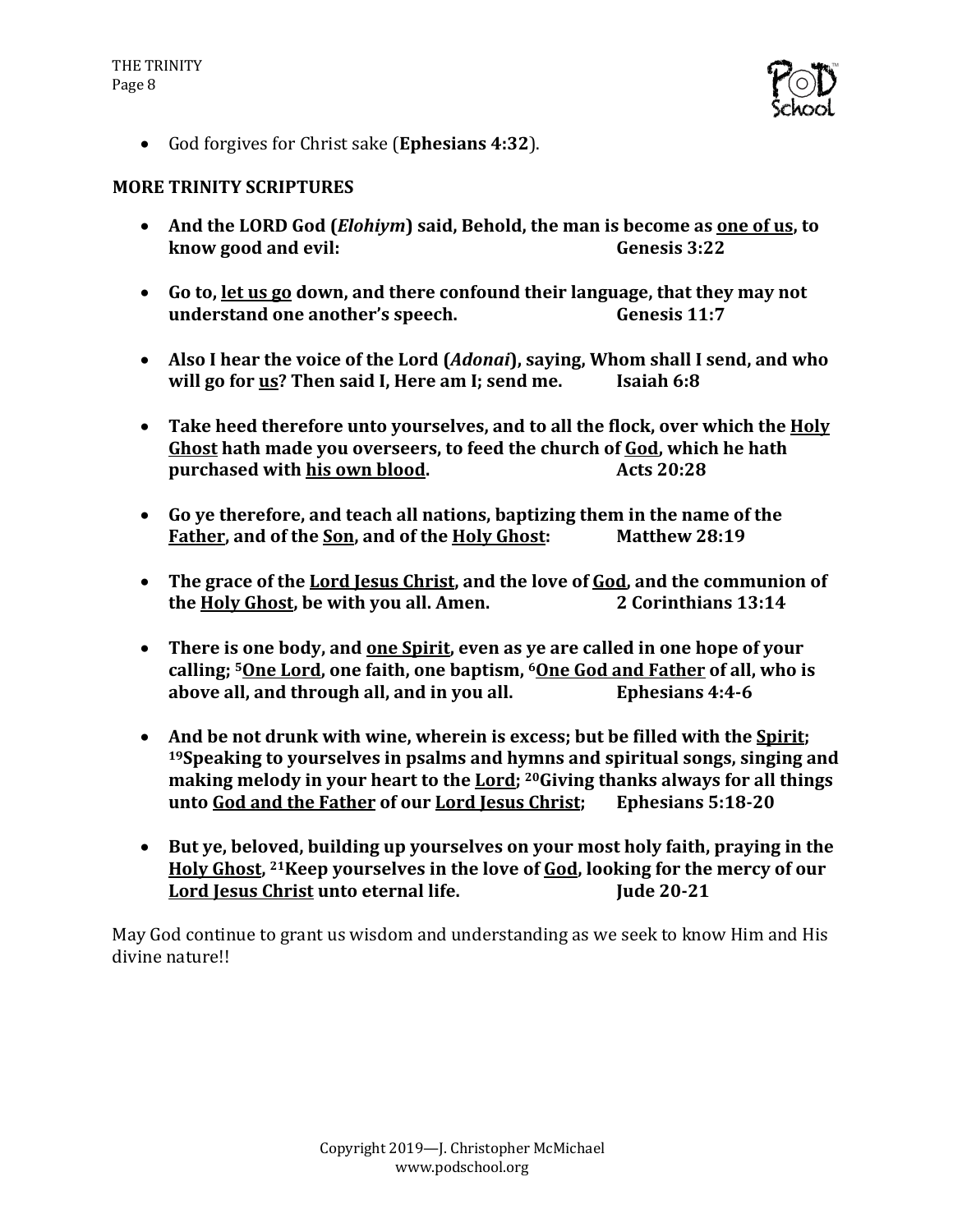

# **THE TRINITY Lesson 3 God The Son**

To review, the Trinity has been called the greatest of all divine mysteries and "the center" gem of divine revelation." Beginning in **Genesis 1:1**, God has revealed Himself to be a unity in plurality—or God, three in one. Three persons, yet one in substance; coeternal and coequal. The complexity of this spiritual fact is apparent, yet God further revealed this mystery through the Incarnation—Jesus the Christ, the Word made flesh. The Incarnation has been dubbed "eternity stepping into time." The manifestation and revelation of Jesus Christ helps us to further understand our God and the Trinitarian nature by allowing us to handle the Word of life.

## **JESUS IN THE OLD TESTAMENT**

The Lord Iesus was active in the Old Testament, appearing to His servants in theophanies divine appearances. Since no man has seen the Father (Luke 10:22; John 1:18, 5:27; **6:46; 1 Timothy 6:16; 1 John 4:12-20**), we must understand these divine appearances of God to be the Lord Jesus before the Incarnation. Often, even the "angel of the Lord" appearing in the Old Testament was actually the Lord Jesus, but only when this "messenger" permitted Himself to be worshiped. Major Old Testament theophanies include:

- Abraham upon entering the Promised Land (Gen. 12:7-9)
- Hagar as she was sent away from Sarai (here, the "Angel of the Lord") (Gen. 16:7-**14**)
- Abraham at 99 years old (**Genesis 17:1**)
- Before the destruction of Sodom and Gomorrah (Genesis 18:1)
- With Abraham on Mt. Moriah (Genesis 22:11-18)
- Jacob as he wrestled with the Angel (**Genesis 32:24-30**)
- Moses at the Burning Bush (**Exodus** 3:1-6)
- With Moses on Mt. Sinai (**Exodus 19:20**)
- With Moses in the cleft of the rock (**Exodus 33:19-23**)
- At Moses' transfer of power (Deuteronomy 31:35)
- Joshua upon entering Canaan (here, the "Captain of the Host of the LORD") (**Joshua 5:13-15**)
- Gideon as he threshed wheat (here, the "Angel of the Lord") (**Judges 6:19-24**)

#### **JESUS CLAIMED TO BE GOD**

Quite amazing, Jesus claimed to be God while simultaneously referring to His Father as God.

- All power is given unto me in heaven and in earth (Matthew 28:18).
- Before Abraham was, I am (John 8:58).
- I and my Father are one (John 10:30).
- He that hath seen me hath seen the Father (John 14:9).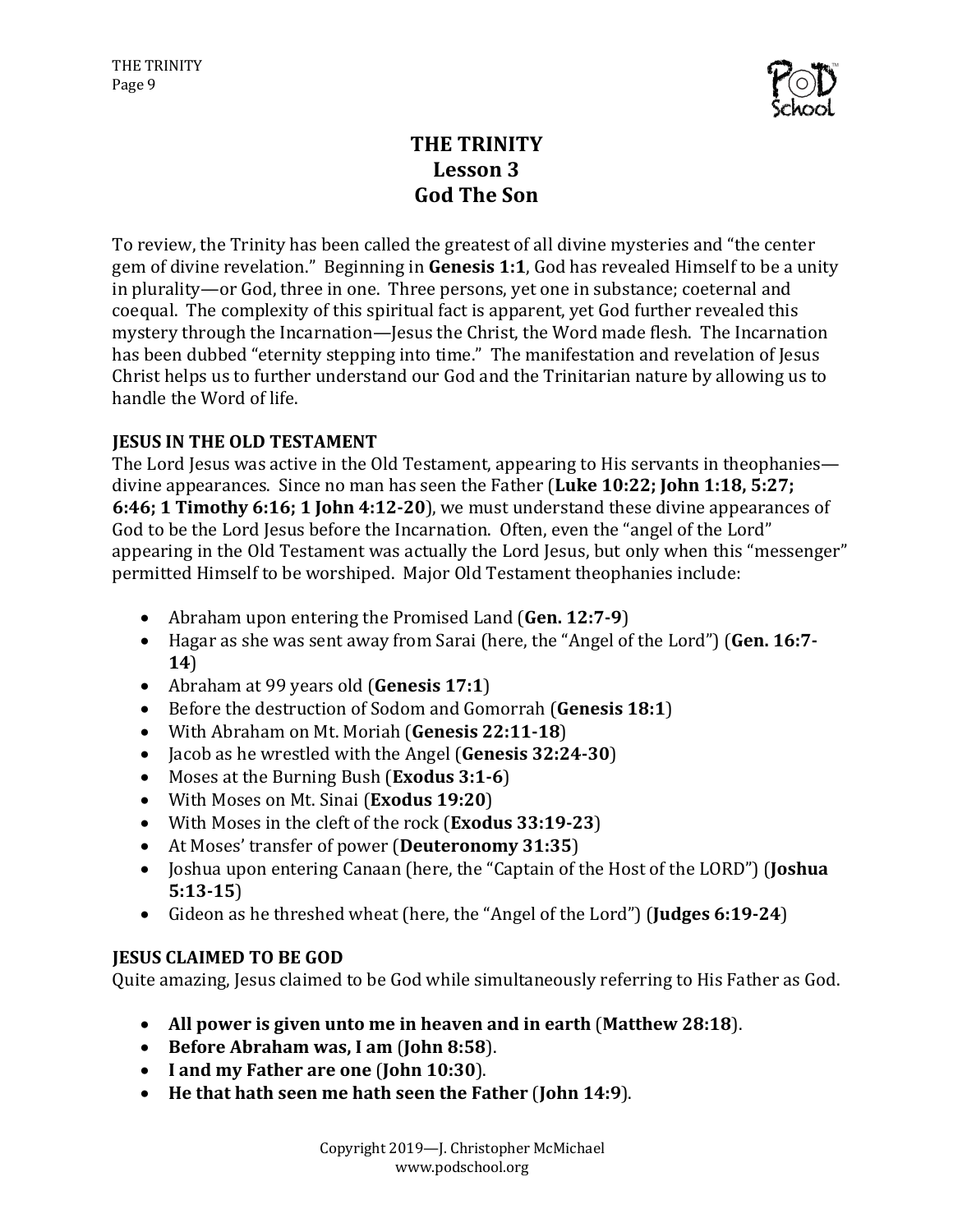

- Therefore the lews sought the more to kill him, ... but said also that God was his Father, making himself equal with God (John 5:18).
	- $\circ$  Jesus refers to His father 120 times in John's Gospel alone.
- Faith's divine double imperative:
	- o **You believe in God, believe also in me** (**John 14:1**).

## THE NEW TESTAMENT EQUATES JESUS TO *JEHOVAH*

*Jehovah* is the most commonly used name of God in the Old Testament. It is translated as LORD in the King James translation, meaning "the existing One" or "the self-existent One." It is first seen in Genesis 2:4 and is used 6,519 times in the Old Testament. It is often coupled together with *Elohiym* (God) and rendered *the LORD God.* This term literally translates as "the self-existent Mighty Ones." (Remember that *Elohiym* is plural.) The following New Testament verses apply Old Testament passages containing *Jehovah* to Jesus of Nazareth:

• Prepare ye the way of the Lord, make his paths straight.

**Matthew 3:3** (**cf. Isa. 40:3**)

- Lord, who hath believed our report? And to whom hath the arm of the Lord **been revealed? John** 12:37-41 (**cf. Isaiah 53:1, 6:1**)
- Thou hast ascended on high, thou hast led captivity captive: thou hast received gifts for men; yea, for the rebellious also, that the LORD God might dwell **among them. Eph.** 4:6-8 (**cf.** Ps. 68:18)
- But sanctify the Lord God in your hearts. 1 Peter 3:15 (cf. Isa. 8:13)

#### THE NEW TESTAMENT RECOGNIZES JESUS AS GOD

Both the Gospels and the Epistles ascribed deity to Jesus Christ of Nazareth.

- In the beginning was the Word, ... and the Word was God. **John 1:1**
- And Thomas answered and said unto him, "My Lord and my God." **John 20:28**
- Who being in the form of God, though it not robbery to be equal with God. **Philippians 2:6**
- For in him dwelleth all the fullness of the Godhead bodily.

**Colossians 2:9**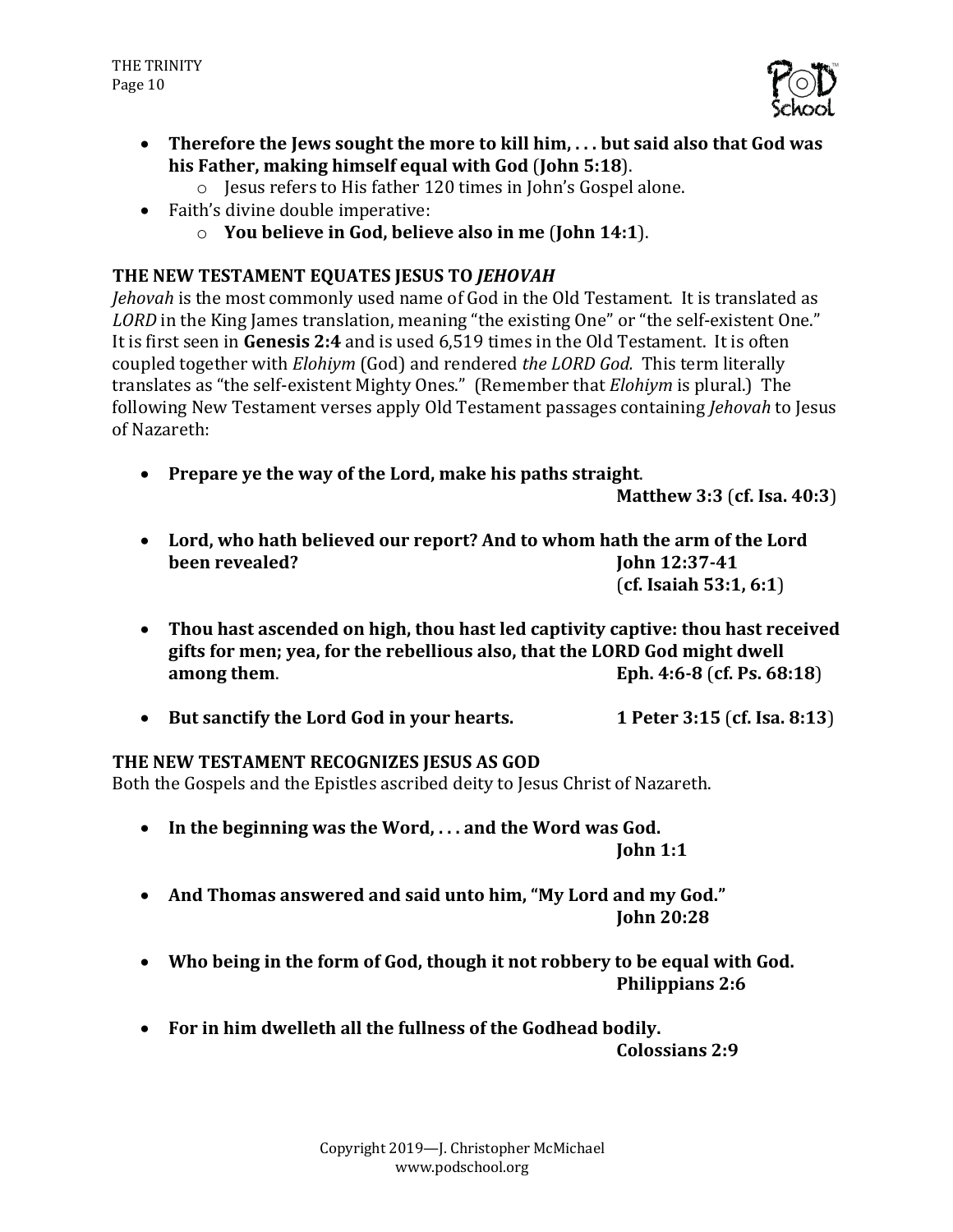

- And the Lord shall ... preserve me unto his heavenly kingdom.
	- **2 Timothy 4:18**
- Looking for that blessed hope, and the glorious appearing of the great God and **our Saviour Jesus Christ. Titus 2:13**
- **Jesus Christ the same yesterday, and to day, and for ever.**

**Hebrews 13:8**

• I am the first, and I am the last; and beside me there is no God.

**Isaiah 44:6** 

o Quoted by Jesus Christ in the **Revelation 1:8—"I am the alpha and the omega**."

#### **JESUS POSSESSES THE ATTRIBUTES OF GOD**

The New Testament ascribes the attributes of God to Jesus, making Him God.

- He is life: **John 1:4, 14:6**
- He is self-existent: **John 5:26: Hebrews 13:8**
- He is immutable: **Hebrews** 13:8
- He is truth: **John 14:6; Revelation 3:7**
- $\bullet$  He is love: **1 John 3:16**
- He is holiness: Luke 1:35; John 6:69; Hebrews 7:26
- He is eternal: **John 1:1, 8:58, 17:5; Ephesians 1:4; Colossians 1:17; Hebrews 1:11; Revelation 21:6**
- He is omnipresent: Matthew 28:20; Ephesians 1:23
- He is omniscient: Matthew 9:4; John 2:24-25, 16:30; Acts 1:24; 1 Corinthians **4:5; Colossians 2:3**
- He is omnipotent: Matthew 27:18; Revelation 1:8
- He is the Creator: **John 1:3; 1 Corinthians 6:8; Colossians 1:16; Hebrews 1:10, 3:3-4; Revelation 3:14**
- He is worshipped: **Philippians 2:9-10; Hebrews 1:6**
- He is the image of the Invisible God: **John 14:9; Colossians 1:15; Hebrews 1:3**
- He is the fullness of the Godhead: **Colossians 1:19, 2:9**

# **THE ROLE OF IESUS**

Perhaps a potentially controversial notion concerning the Trinity is the distribution of powers and responsibilities in God's dealings with mankind. Consider:

- It is the Son that was born of a virgin, became a servant, became obedient unto the Father's will, and died on the cross (Philippians 2:5-8).
	- $\circ$  But it was the Father that has highly exalted Him and given Him the name above every name (**Philippians 2:9**).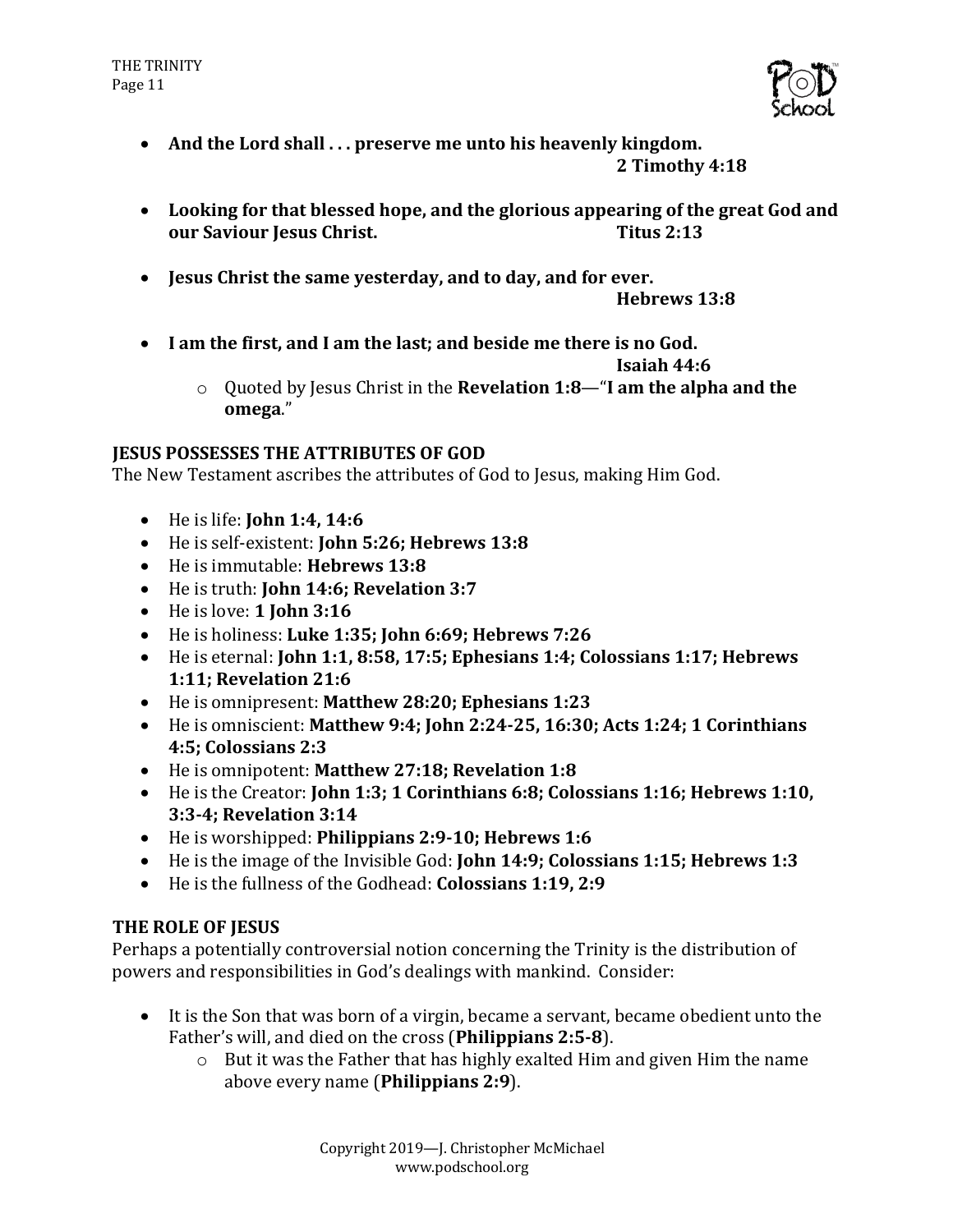

- It is lesus that suffered for sins (1 Peter 3:18, 4:1).
	- $\circ$  But it pleased the Father to bruise Him and put Him to grief (**Isaiah 53:10**).
- It is Jesus (not the Father or the Spirit) that has redeemed us back to God, by the power of the Holy Spirit (**Galatians 3:13; Hebrews 9:14**).
- Iesus is the Healer (Matthew 8:17: 1 Peter 2:24: Isaiah 53:4).
	- $\circ$  But God anointed Jesus to heal ...
	- o ... with the Holy Ghost and power (Acts 10:38).
- Jesus gave us five ministry gifts (**Ephesians 4:11-12**).
	- o God gave seven grace gifts (**Romans 12:3-8**).
	- $\circ$  The Holy Spirit gave nine spiritual gifts  $(1$  Corinthians 12:7-11).
- Jesus baptizes us into the Holy Spirit (**John 3:11**).
	- o The Holy Spirit baptizes us into the Body of Christ (1 **Corinthians 12:13**).
	- o But it is God the Father who sent the Holy Spirit (Acts 1:4).
- We are members of the Body of Christ (**Ephesians 5:30**).
	- $\circ$  But it is God the Father who hath set us in that Body where it pleased Him (**1 Corinthians 12:18**).
- Jesus sends/commissions us to go (Matthew 28:19-20) even as ...
	- o He was sent by His Father (**John 20:21**).
- Jesus will return in Judgment to restore the Kingdom (Acts 1:7; 1 Thessalonians  $4:16-17$ ...
	- o ... when the Father sends Him (Mark 13:32).

# **BONUS TRINITY SCRIPTURE**

• How much more shall the blood of Christ, who through the eternal Spirit offered himself without spot to **God**, purge your conscience from dead works to serve the living God? **Hebrews** 9:14

May God help us to know Him in all His fullness!!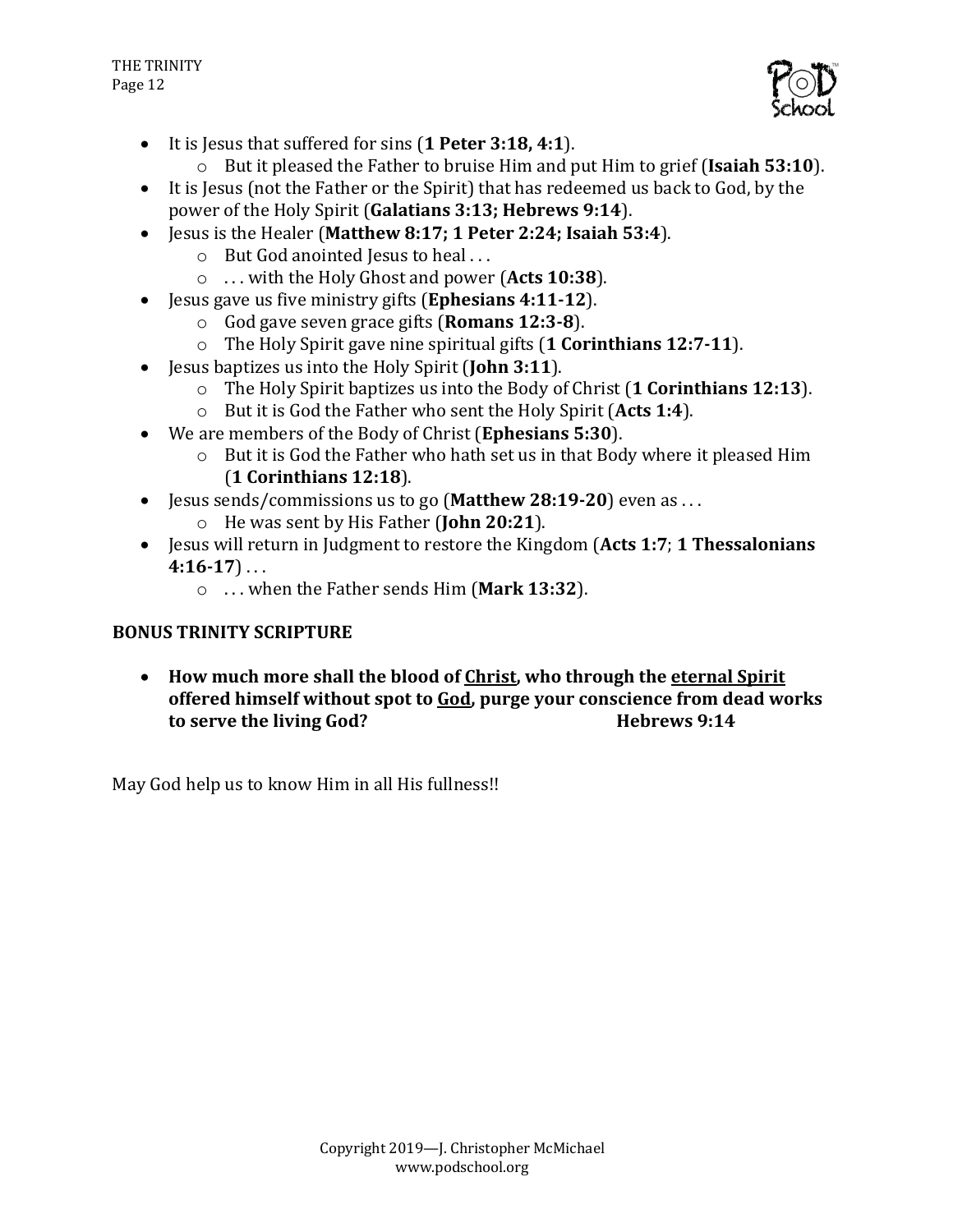

# **THE TRINITY** Lesson 4 **God The Holy Spirit**

"The mind of man cannot fully understand the mystery of the Trinity. He who has tried to *understand the mystery fully will lose his mind; but he who would deny the Trinity will lose his soul."* 

Harold Lindsell and Charles J. Woodbridge, *A Handbook of Christian Truth* (Westwood, NJ: F. H. Revell), 1953, pp. 51-52.

As we have said, from the very first verse in the Bible, God revealed Himself to be a Trinity. The use of the plural *Elohiym* in **Genesis 1:1** sets the tone for the rest of the Bible. Interestingly enough, the Holy Spirit is the first person of the Trinity to be distinguished.

• In the beginning God (*Elohiym*) created the heaven and the earth. And the earth was without form, and void; and darkness was upon the face of the deep. And the Spirit of God (*Elohiym*) moved (*brooded*) upon the face of the waters. **Genesis 1:1-2**

It is actually the Holy Spirit that is most tangibly manifested throughout the Old Testament, even more than the theophanies of Christ. Consider some of the manifestations of the Holy Spirit in the Old Testament:

- The Burning Bush (**Exodus** 3:1-6).
- The Fire by Night (Exodus 13:21-22, 40:38; Numbers 9:16). Israel saw this every night for 40 years.
- The Cloud by Day (Exodus 13:21-22, 40:38; Numbers 9:16). Israel saw this every day for 40 years.
- On Mt. Sinai (**Exodus 19:16-20; Hebrews 12:18-19**).
- The Glory of the Lord
	- o filling the Tabernacle (**Exodus 40:34-38; Leviticus 9:23-24; Numbers 14:10, 16:42**)
	- o filling the Temple (**1 Kings 8:10-11; 2 Chronicles 5:13-14**)

# **AT WORK IN THE OLD TESTAMENT**

We can see intimations of the Holy Spirit at work in the Old Testament accomplishing many of the same things the New Testament Church is familiar with today.

• And he hath filled him with the spirit of God, in wisdom, and in understanding, and in knowledge, and in all manner of workmanship.

**Exodus 35:31**

The Holy Spirit has always been the Spirit of wisdom, understanding, and all knowledge (see **Isaiah 11:2-3; Ephesians 1:17; James 1:5**).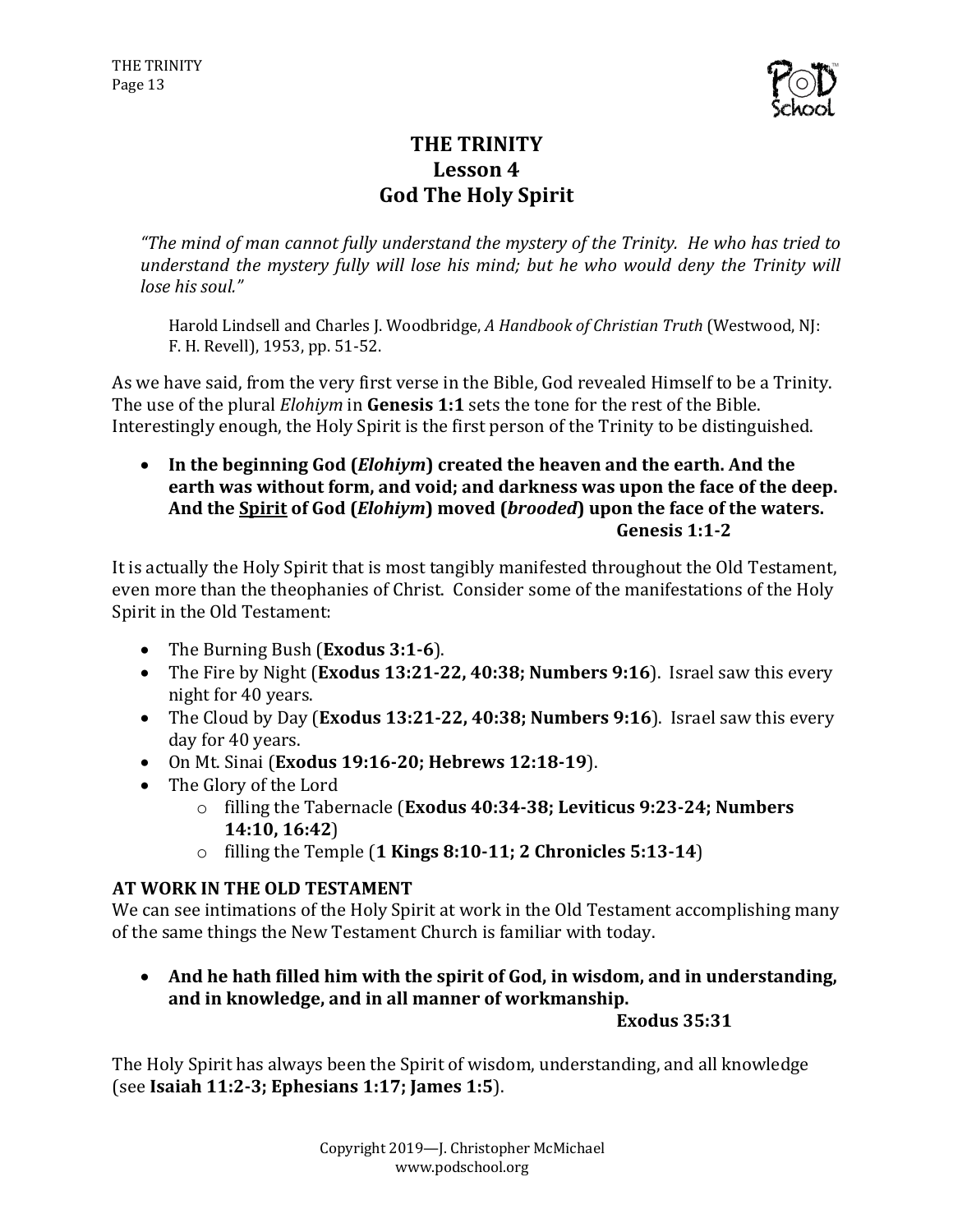

• And the Spirit of God came upon Saul when he heard those things, and his **anger** was kindled greatly. **1** Samuel 11:6

Here, the Spirit of God communicated righteous indignation onto King Saul in order to accomplish righteous judgment against the Ammonites, God's enemies.

• ... and Samuel standing as appointed over them, the Spirit of God was upon the messengers of Saul, and they also prophesied.

# **1 Samuel 19:20b**

The Spirit of God has always been the Spirit of prophecy (see also 2 **Samuel 23:1-3**). When the Spirit of prophecy came upon King Saul, he began to prophesy. Those who saw the transformation speculated that Saul had become a prophet.

• Cast me not away from thy presence; and take not thy holy spirit from me. **Psalm 51:11**

After David's adulterous affair, David could tell he had grieved the Spirit of God. He feared that God's Spirit had permanently departed him.

• For the prophecy came not in old time by the will of man: but holy men of God **spake as they were moved by the Holy Ghost.** 2 Peter 1:21

The entirety of Scripture was authored when the Spirit of God moved upon the holy men of old.

# **THE HOLY SPIRIT IS RECOGNIZED AS GOD**

The Bible speaks of the Holy Spirit as God. The attributes of God are ascribed to Him, He does the works of God, He receives the honor of God, and He is associated with God on an equal footing.

- If you lie to the Holy Spirit, you have lied to God (Acts 5:3-4).
- Our bodies are the "**temple of God**," the temple of the Holy Spirit (1 **Corinthians 3:16**).
- The attributes of God belong to the Holy Spirit:
	- o He is the Spirit of Life (**Romans 8:2**)
	- $\circ$  He is the Spirit of Truth (**John 16:13**).
	- $\circ$  His is the "**love of the Spirit**," because God is love (**Romans 15:30**).
	- $\circ$  He is the "**Holy**" Spirit, personifying the holiness of God (**Ephesians** 4:30).
	- o He is the "**eternal Spirit**," personifying the eternal nature of God (**Hebrews**) **9:14**).
	- o Omnipresence:
		- § **Whither shall I go from thy Spirit? Psalm 139:7**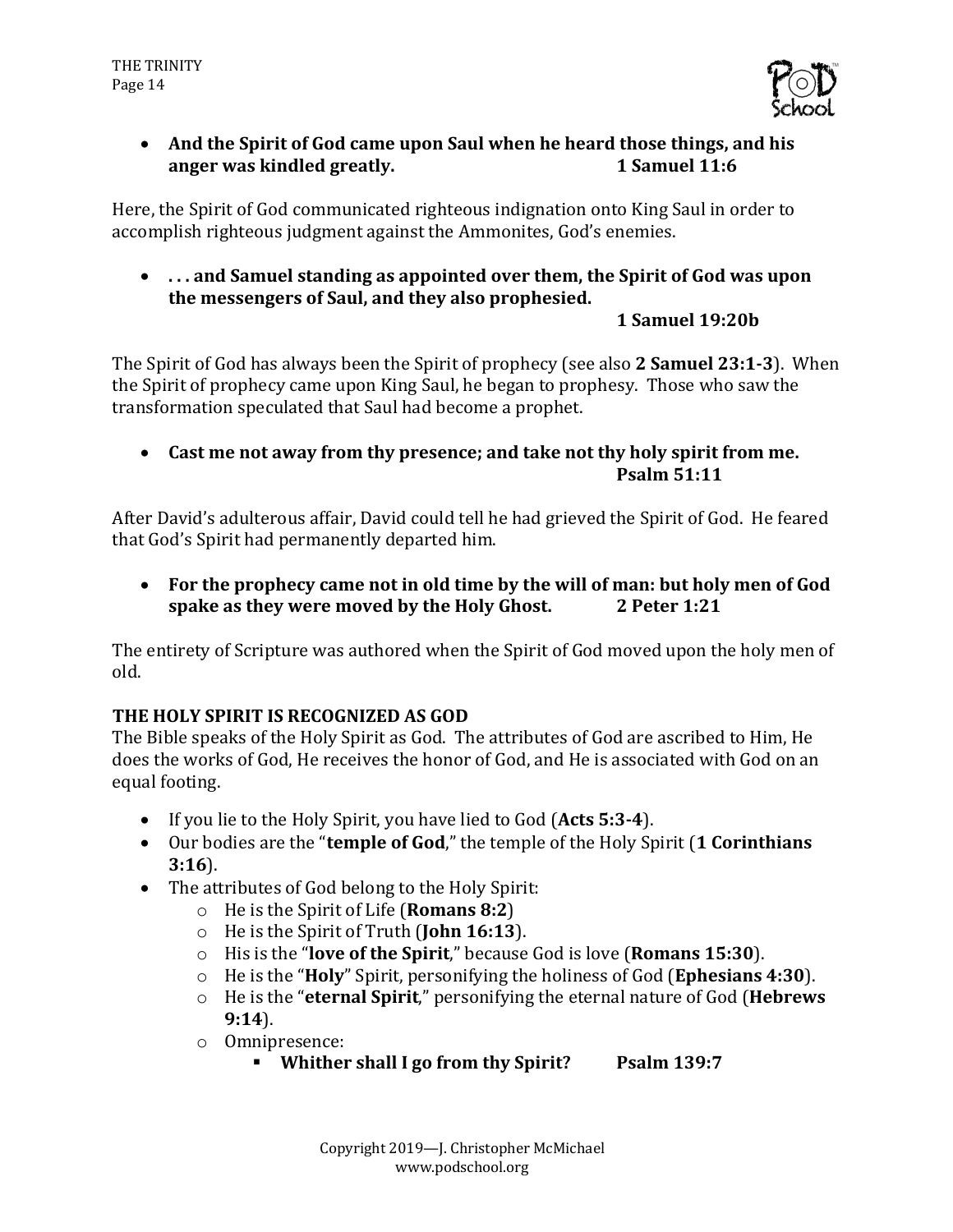

- o Omniscience:
	- The spirit of wisdom and understanding, the spirit of counsel and might, the spirit of knowledge and of the fear of the Lord; And shall make him of quick understanding ...

**Isaiah 11:2-3**

- **Example 1** He shall teach you all things. [ohn 14:26]
- **Even so the things of God knoweth no man, but the Spirit of God.** 
	- **1 Corinthians 2:11b**
- o Omnipotence:
	- **EXECUTE:** And declared to be the Son of God with power, according to the spirit of holiness, by the resurrection from the dead:
		- **Romans 1:4**

- The Works of God are ascribed to Him:
	- o Involved in Creation (Genesis 1:2; Job 33:4; Psalm 104:30).
	- o Casting out demons (**Matthew 12:28**).
	- o Conviction of sin (**John 16:8**).
	- o Regeneration/New Birth (**John 3:8; Titus 3:5**).
- The Holy Spirit's Association with God:
	- o Baptism Formula: "**baptizing them in the in the name of the Father, and** of the Son, and of the Holy Ghost" (Matt. 28:19).
	- o Apostolic Benedictions:
		- **FILE** The grace of the Lord Jesus Christ, and the love of God, and the communion of the Holy Spirit, be with you all.

**2 Corinthians 13:14**

Elect according to . . . God the Father, through the sanctification of the Spirit, unto obedience ... of the blood of Jesus Christ: **1 Peter 2:11**

#### **HE IS A PERSON**

We must not think of the Holy Spirit as a wind, a vapor, a wisp, a puff of smoke, a dove, or simply a force. He is God! He is the third person of the Godhead.

- Personal pronouns are used in relation to Him (John 14:16-17, 15:26, 16:13-**14; Ephesians 1:13-14 NASB**).
- He can be mistreated like a person:
	- o He can be lied to (Acts 5:3).
	- o He can be resisted (Acts 7:51).
	- o He can be tempted/tested (Acts 5:9).
- He demonstrates emotions:
	- o Love (**Romans 15:30**)
	- o Vexation (**Genesis 6:3; Isaiah 63:10**)
	- o Grief (**Ephesians 4:30**)
	- o Insult (**Hebrews 10:29**)
	- o Quench/Frustration (**1 Thessalonians 5:19**)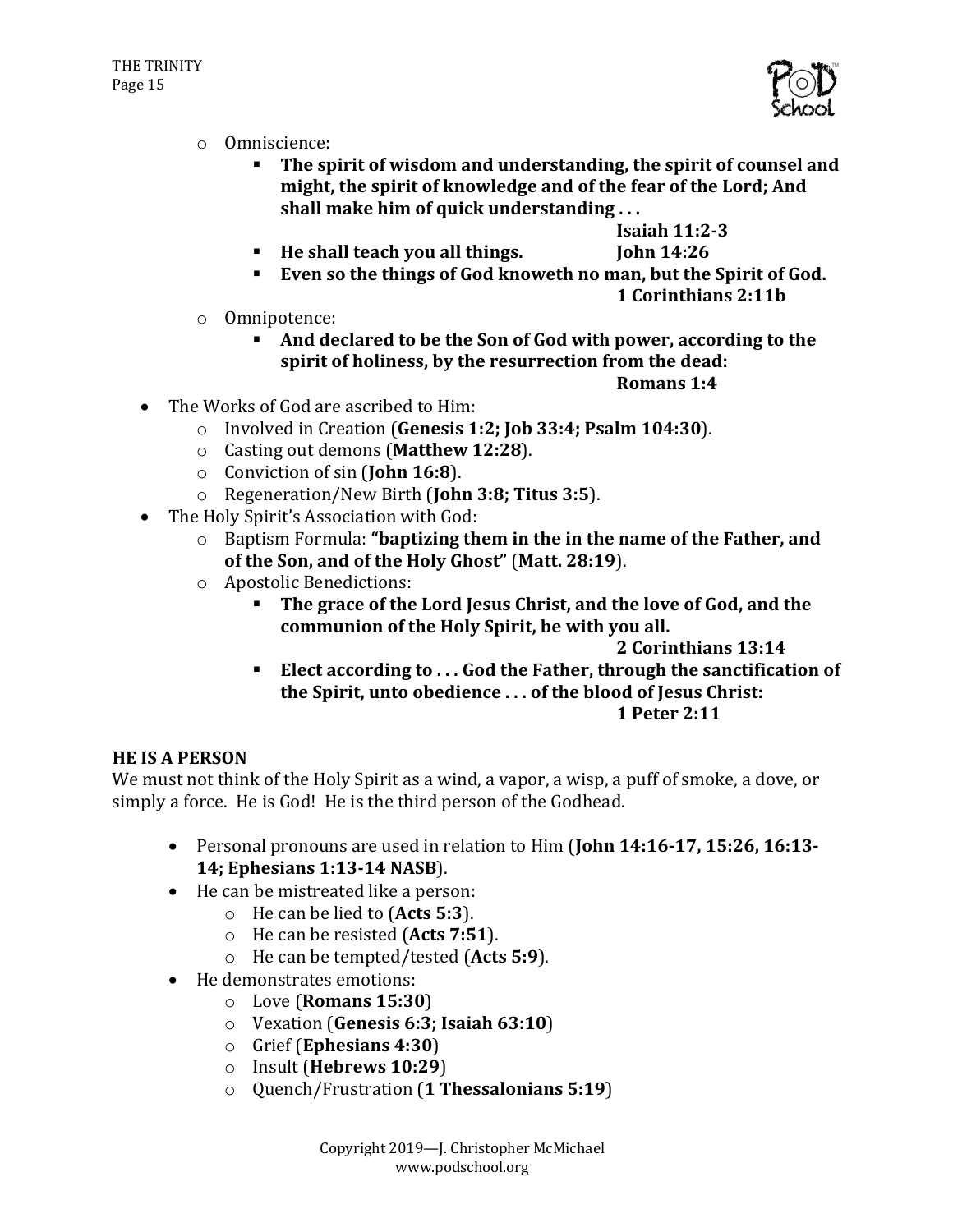

- $\bullet$  He possesses a will:
	- o He divides the gifts as He wills (**1 Corinthians 12:11**).
	- o He has intentions (**Romans 8:27**).
- He demonstrates actions:
	- o He teaches (**John 14:26**).
	- o He speaks (**Acts 13:2, 21:11; Revelation 2:7**).
	- o He testifies (**John 15:26**).

# THE NEW TESTAMENT ROLE OF THE HOLY SPIRIT

The departure of Jesus Christ from the earth at the Ascension was necessary for the outpouring of the Holy Spirit upon all flesh. Jesus is no longer in the earth (Luke 24:51; **John 7:33-34, 13:3, 33; 14:12, 18-19; 16:5-7; Acts 1:2, 9-11; 2:33; 9:55-56**). Christ's departure was an exchange of His presence for His omnipresence; an exchange of companionship for indwelling; an exchange of limited for unlimited power. (Jesus was in one place in His earthly ministry, now His Body is worldwide.) Just as Jesus came to accomplish a specific assignment—redemption, the Holy Spirit has come to accomplish another specific set of assignments necessary for God's glory and man's benefit.

The Holy Spirit was sent from Heaven after the ascension of Jesus Christ. These are some of the roles of the Holy Spirit in the NT:

- **Convincer/Reprover**—The Holy Spirit was sent to convict the world of their sinfulness and their need for a savior (**John 16:8-11**).
- **Regenerator**—The Holy Spirit is the agent of salvation. He is how we can be "in **Christ**" (2 **Corinthians** 5:17). We must be born-again or born of the Spirit (**John 3:8**). It is the Holy Spirit that baptizes us into the Body of Christ (1 **Corinthians 12:13**).
- **Comforter**—The Holy Spirit was sent as our divine *paraklete*—helper, comforter, aid, advocate, etc.; "the one called together with against."
- Divine Guide-The Holy Spirit was sent to guide the believers in the will of God (**John 16:13**).
- Revealer-The Holy Spirit was sent to reveal the things of the Lord Jesus to the Church (**John 16:13-14**).
- **Intercessor**—As the Lord Jesus searches our hearts and judges His findings according to the will of the Father, the Holy Spirit intercedes for us to keep us in the Way (**Romans 8:26-27**).
- **Fruit Bearer**—The Holy Spirit was sent to help the Church produce the nine fruit of the Spirit (aka the attitudes of Christ) and thereby glorify the Father (**Galatians 5:22-23; John 15:8**).
- **Power Exhibitionist**—The Holy Spirit was sent to manifest or exhibit the power of God through nine gifts of the Spirit (1 **Corinthians** 12:7-11).
- **Sanctifier**—The Holy Spirit was sent to sanctify the individual believers. His work in our life should make us "holy" even as He is holy (2 Thessalonians **2:13; 1 Peter 1:2; 1 Thessalonians 4:3-4**).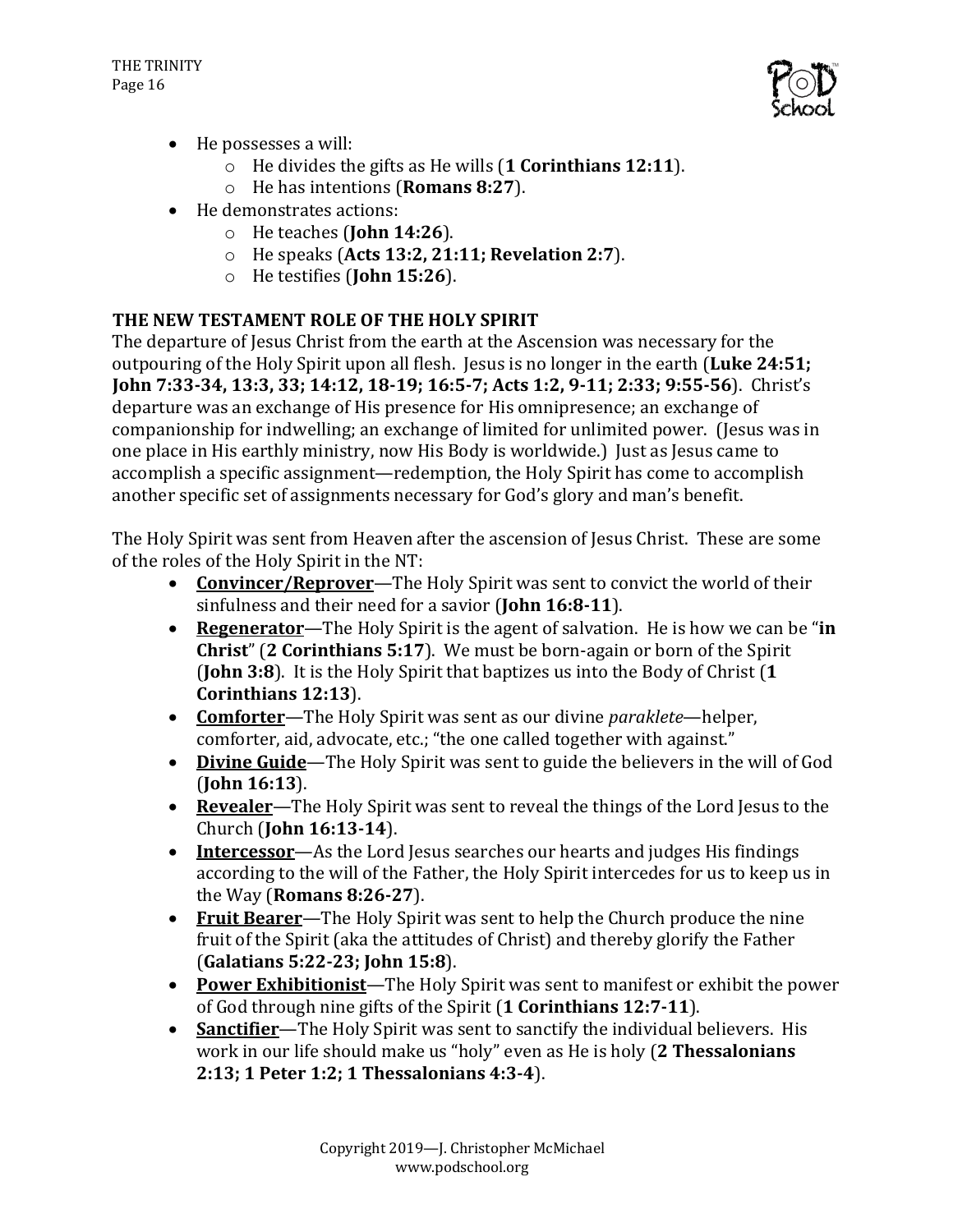

• Tongues Equipper—The Holy Spirit was sent for the Baptism of the Holy Spirit. He allows the believer to pray in other tongues (Acts 1:8, 2:1-4, 38; 10:44-46; **19:1-7**).

In summary, the Holy Spirit dwells in and empowers the Church, the Body of Christ.

#### **BONUS TRINITY SCRIPTURES**

- Who hath ascended up into heaven, or descended? Who hath gathered the wind in his fists? Who hath bound the waters in a garment? Who hath established all the ends of the earth? What is his name, and what is his son's **name, if thou canst tell? Proverbs 30:4**
- Come ye near unto me, hear ye this: I have not spoken in secret from the **beginning; from the time that it was, there am I: and now the Lord God, and his Spirit, hath sent me. Isaiah 48:16**
- But I [God] will have mercy upon the house of Judah, and will save them by **Iehovah, their God (***Elohiym***) ... Hosea 1:7**

May we continue to love and seek after this perfect and holy triune God!!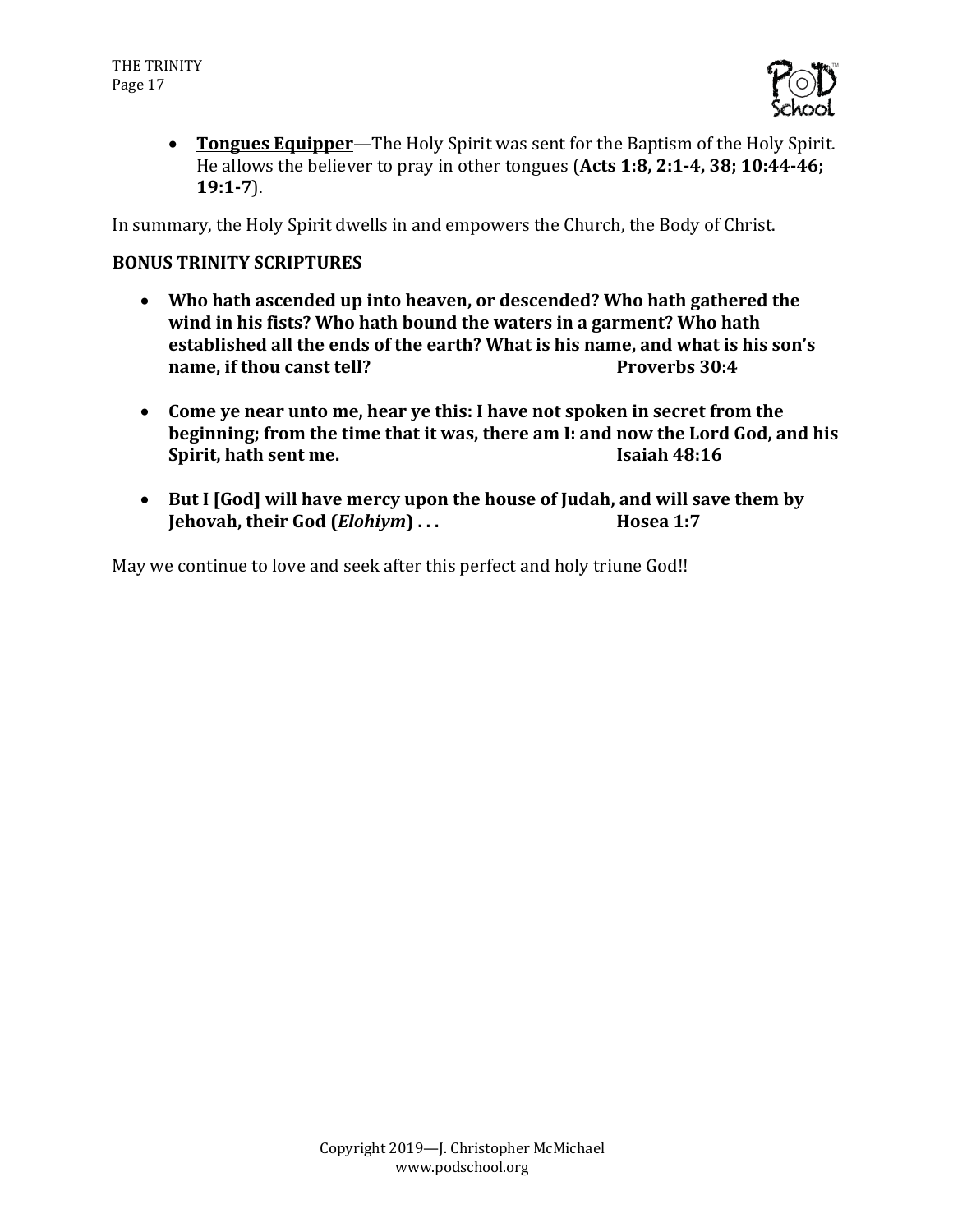

# **THE TRINITY** Lesson 5 **Anti-Trinitarian Heresies**

I have done thorough research into the origins and names of the diverse anti-Trinitarian heresies that have arisen since the Church's inception. These heresies resulted from theologians and teachers either overemphasizing or underemphasizing the various persons of the Godhead. Each doctrinal heresy seems accurate when only one scripture is used to back its stance. However, any and all solid doctrine must be built by evaluating all scriptural evidence.

#### **MONARCHIANISM**

Monarchianism was developed in the  $2<sup>nd</sup>$  Century A.D. It was developed in attempt to maintain monotheism and combat tritheism. Monarchianism views God as one person: the Father. This view holds that God was in Jesus just like God is in all of us, but that God was in Jesus in an especially powerful way. Thus, Jesus was God, but only because there was a lot of God in Him, just as a rock could be God if enough of God were in that rock. The Holy Spirit is considered a force of God the Father. Jehovah's Witnesses and Unitarians hold this doctrine.

#### **MODALISM—AKA Modalistic Monarchianism Or Sabellianism**

This is the belief that God Almighty is one God and the three persons of the Bible—Father, Son, and Spirit—are just different "modes" by which God manifested or operated. Typically, it is held that God manifested as the Father in the Old Testament, as the Son in the Gospels, and now as the Holy Spirit in the New Testament Epistles and Church Age. This view is also known as *Sabellianism*, after Sabellius, a 3<sup>rd</sup> Century theologian. He was later labeled as a heretic for his anti-Trinitarian teachings. This doctrine rejects the notion that God is three unique persons, yet one God. Oneness Pentecostals and United Apostolic Churches are modalist. They reject classic Trinitarianism because they view it as polytheism. The common analogy used to demonstrate *Modalism* is that of God being like water in its three forms: solid, liquid, gas.

#### **PATRIPASSIANISM**

*Patripassiansim* literally means *the father suffered*. This doctrine is a version of *Modalistic Monarchianism* and was developed in the 3<sup>rd</sup> Century. This view teaches that God became His own incarnate Son, suffered on the cross, died, and was resurrected. This teaching denies the Trinity.

#### **PARTIALISM**

This view holds that God is divided into three parts: Father, Son, and Spirit, and is not wholly one until the three parts, or thirds, come together. St. Patrick (of Irish fame) often used the three-leaf clover to teach the Trinity. However, upon closer inspection, his green analogy was really *Partialism*; each leaf of the clover being a member of the Godhead but all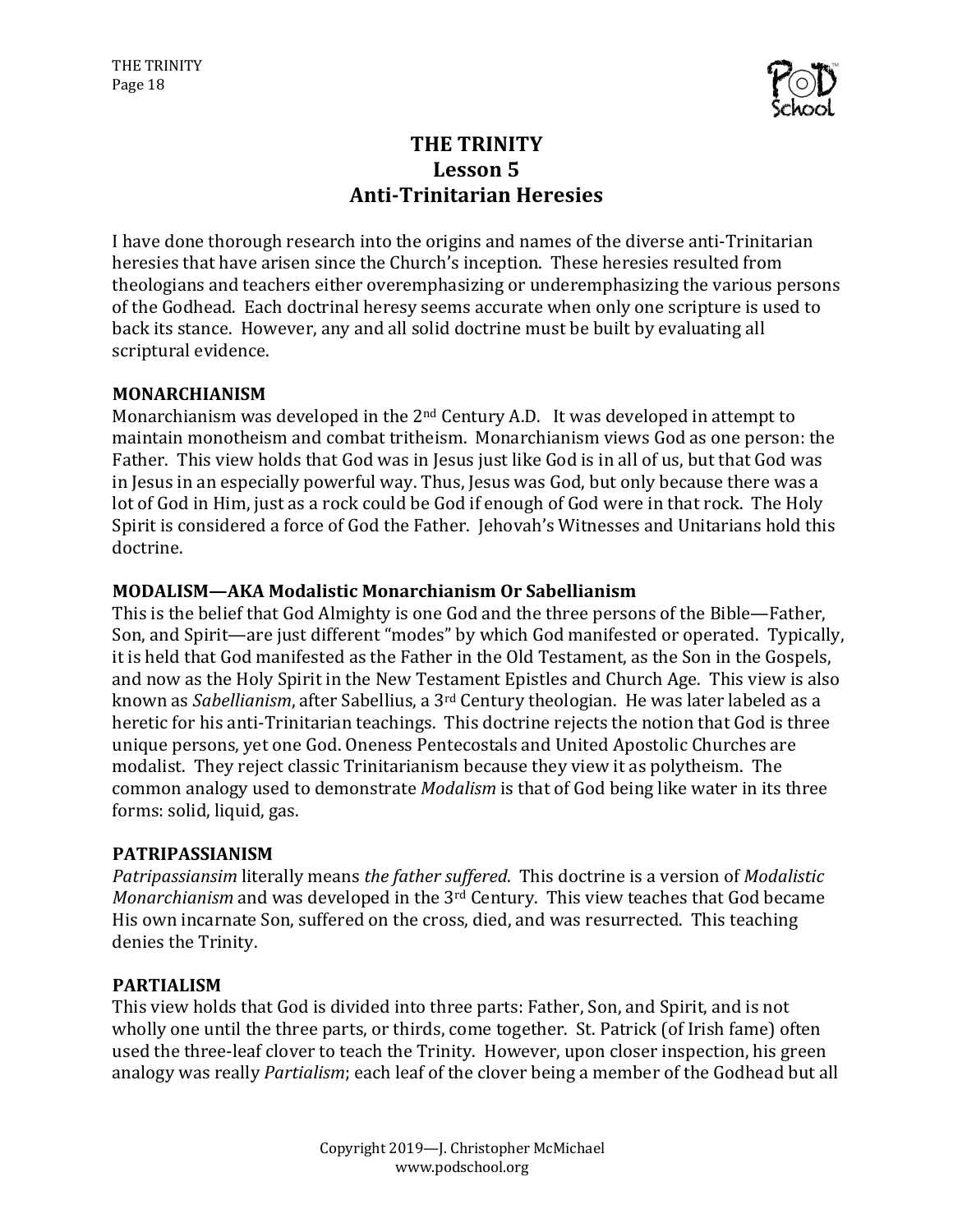

three leaves necessary to combine and make a whole God. This is heresy because it divides God into thirds and fails to recognize the unity of the Trinity.

#### **ARIANISM**

Named for Arius, a 3<sup>rd</sup> Century Christian presbyter who was later dismissed as a heretic, this teaching holds that Jesus Christ and the Holy Spirit are creations of the Father and are therefore not divine (note: this is very similar to *Monarchianism*). Arius held that the Son had a beginning because He was "begotten," and that because the New Testament describes Him as growing and learning, He could not be divine. Universalists and Jehovah's Witnesses would technically hold *Arianistic* views of Christ's divinity. Both groups reduce Jesus Christ from God to a created being.

The common analogy used to demonstrate *Arianism* is that of the Sun: the Sun is the Father, the heat and the light energy are the Son and the Holy Spirit. This example is heresy because it espouses that the Son and the Spirit are creations of the Father, just as light and heat energy are creations of a star.

#### **SUBORDINATIONISM**

This doctrine asserts that Jesus and the Holy Spirit are inferior to God the Father in nature and being and are therefore "subordinate," or of a lesser order or rank compared to the Father. One form of *Subordinationism* holds that though the Son *is* divine, He is not equal in being or attributes. The First Council of Constantinople (381 A.D.) condemned *Subordinationism* as a form of *Arianism*.

#### **ECONOMIC SUBORDINATIONISM vs. ONTOLOGICAL SUBORDINATIONISM**

*Economic Subordinationism* deals with the arrangement of activities while *Ontological Subordinationism* deals with the essence of being. To say that Jesus is ontologically subordinate to the Father is heresy—that is, He does *not* exist as an inferior person. But economically speaking (Greek *oikonomikos*—the arrangement of activities), Jesus Christ and the Holy Spirit are both subordinate to the Father. Jesus declared, "I must be about **my Father's business**" (**Luke 2:49**) and "**Not my will, but thy will be done**" (**Matthew** 26:42). Of the Holy Spirit, Jesus said, "He shall not speak of Himself, but whatsoever he **shall hear, that shall He speak"** (John 16:13). See also John 5:37 and 6:38 and **Hebrews 10:7**.

#### THE FIRST COUNCIL OF NICAEA (325 A.D.)

These heresies arose as the Early Church was being established and working out doctrine. Consequently, at the recommendation of a synod-led Hosius of Cordoba, Emperor Constantine I convened this most famous council to respond to the arising heresies, most notably *Arianism*. The assembled church bishops agreed upon a statement of faith drafted to summarily refute the anti-Trinitarian heresies of their day. This refutation is called the Nicene Creed: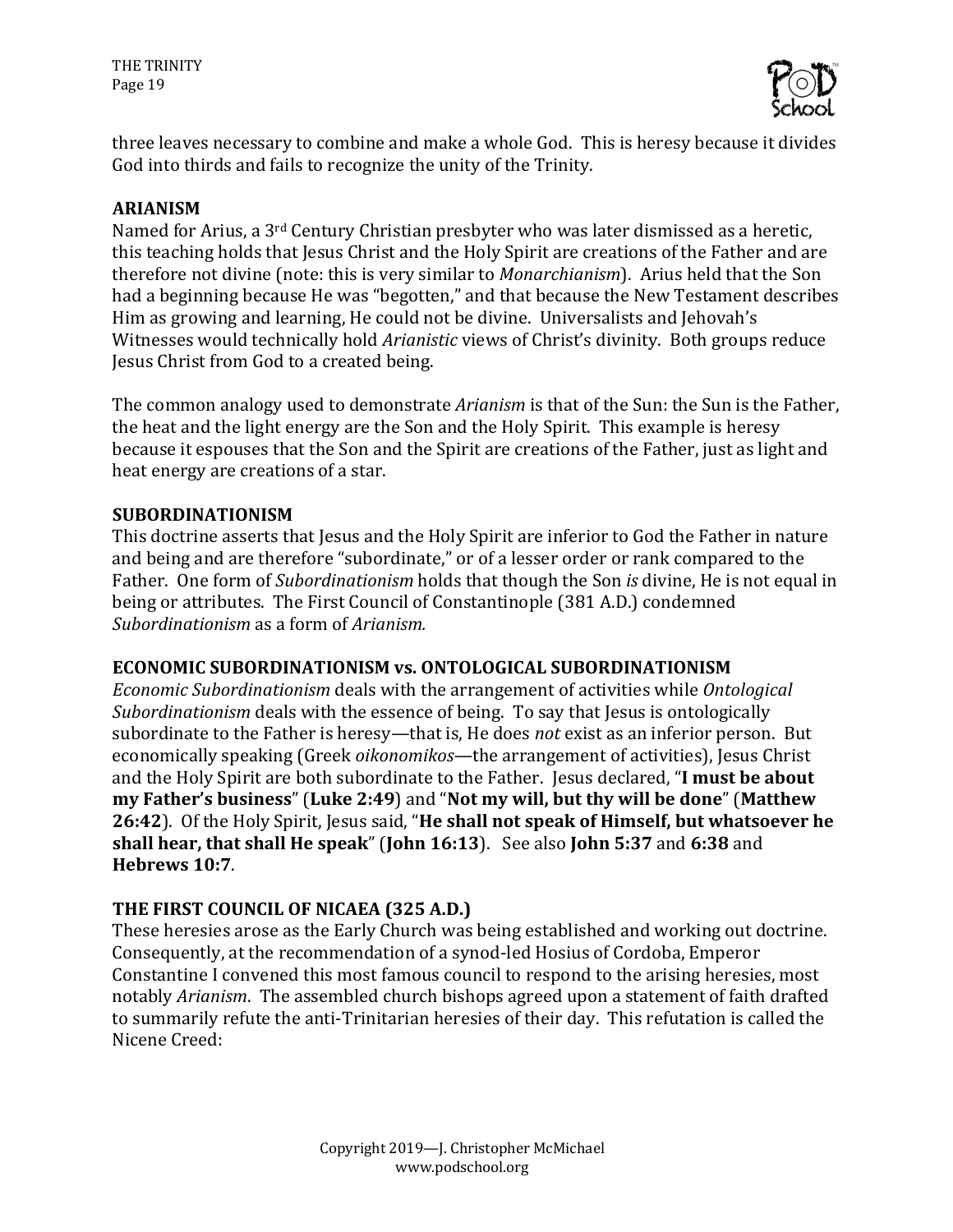

## **THE NICENE CREED**

**WE BELIEVE** in one God. the Father, the Almighty, maker of heaven and earth. of all that is, seen and unseen.

We believe in one Lord, Jesus Christ, the only Son of God, eternally begotten of the Father, God from God, Light from Light, true God from true God. begotten, not made, of one Being with the Father. Through him all things were made.

For us and for our salvation he came down from heaven: by the power of the Holy Spirit he became incarnate from the Virgin Mary, and was made man.

For our sake he was crucified under Pontius Pilate: he suffered death and was buried. On the third day he rose again in accordance with the Scriptures; he ascended into heaven and is seated at the right hand of the Father.

He will come again in glory to judge the living and the dead, and his kingdom will have no end.

We believe in the Holy Spirit, the Lord, the giver of life, who proceeds from the Father and the Son. With the Father and the Son he is worshiped and glorified. He has spoken through the Prophets. We believe in one holy catholic and apostolic Church. We acknowledge one baptism for the forgiveness of sins. We look for the resurrection of the dead. and the life of the world to come. Amen.